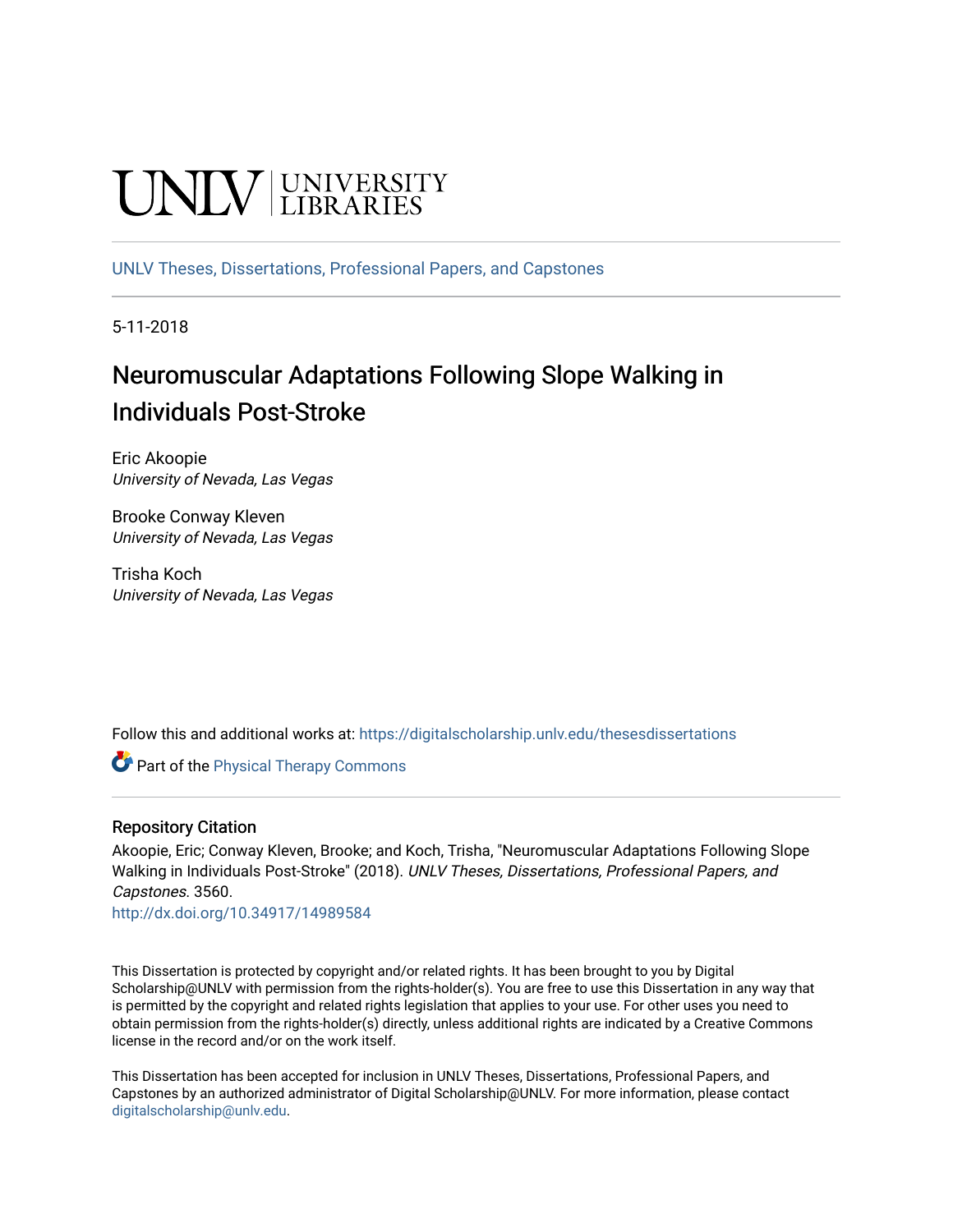#### NEUROMUSCULAR ADAPTATIONS FOLLOWING SLOPE WALKING

IN INDIVIDUALS POST-STROKE

By

#### Eric Akoopie

Brooke Conway Kleven

Trisha Koch

# A doctoral project submitted in partial fulfillment of the requirements for the

Doctor of Physical Therapy

Department of Physical Therapy School of Allied Health Sciences Division of Health Sciences The Graduate College

University of Nevada, Las Vegas May 2018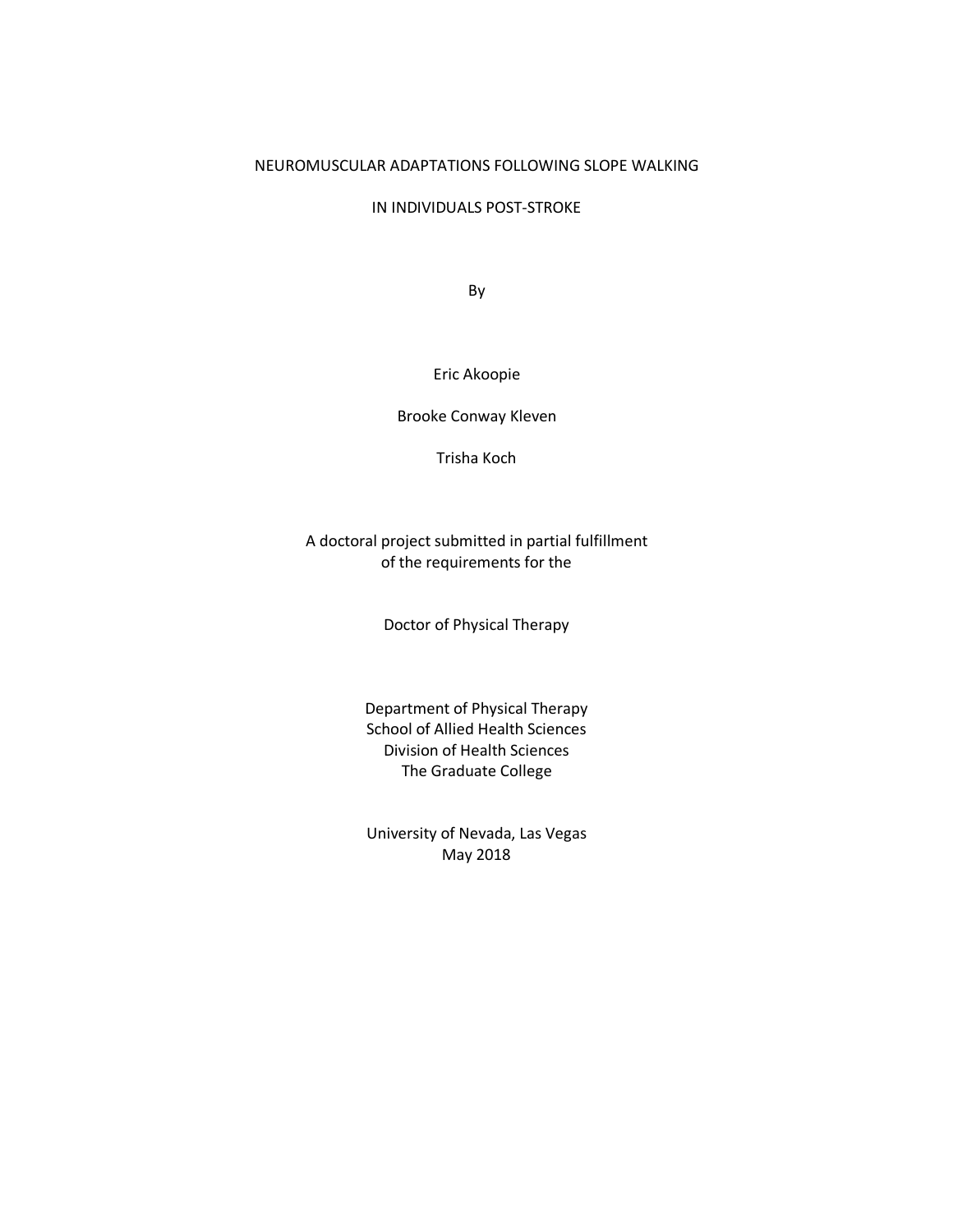Copyright 2018 by Eric Akoopie, Brooke Conway Kleven and Trisha Koch

All Rights Reserved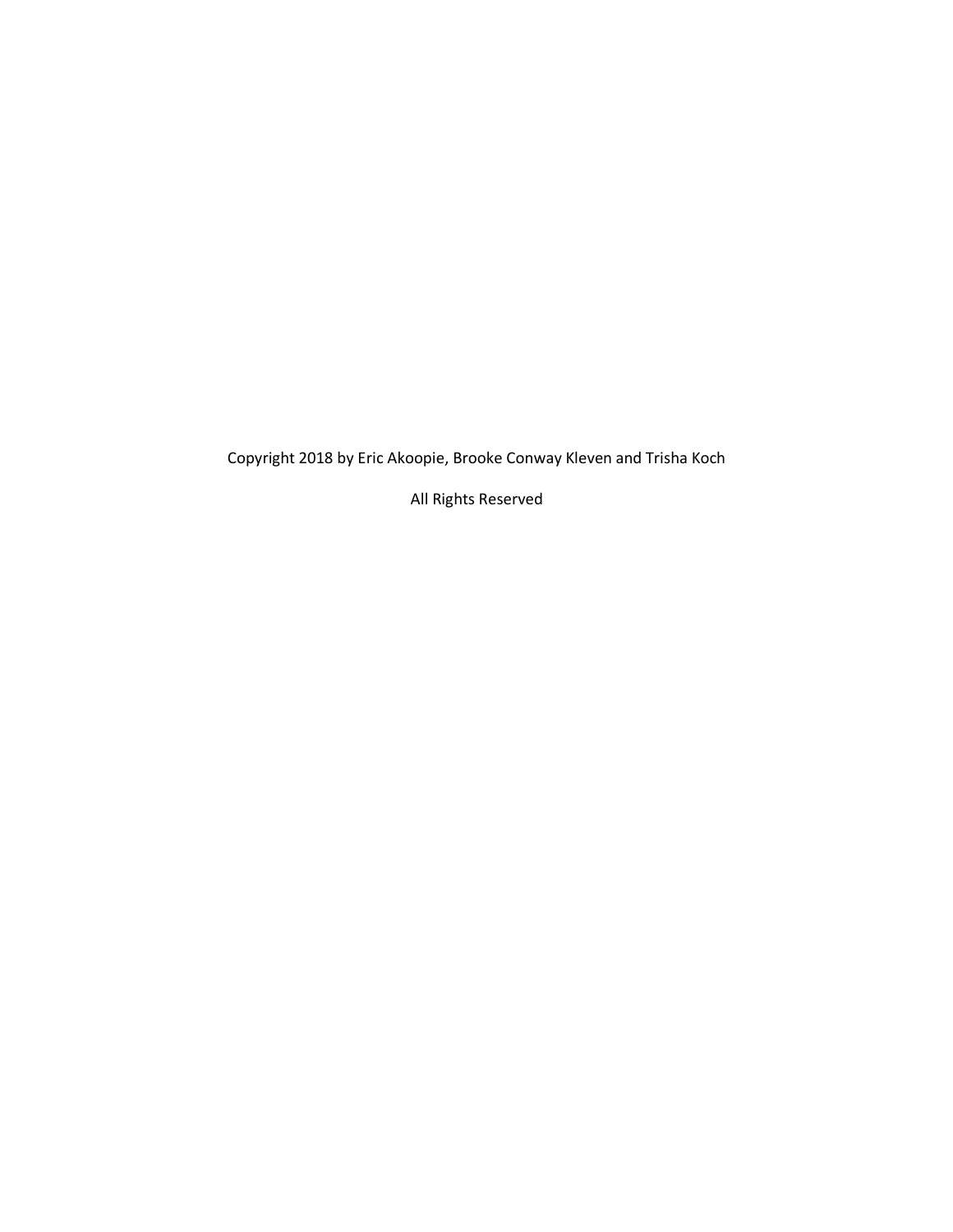

# **Doctoral Project Approval**

The Graduate College The University of Nevada, Las Vegas

May 11, 2018

This doctoral project prepared by

Eric Akoopie

Brooke Conway Kleven

Trisha Koch

entitled

Neuromuscular Adaptations Following Slope Walking in Individuals Post-Stroke

is approved in partial fulfillment of the requirements for the degree of

Doctor of Physical Therapy Department of Physical Therapy

Jing Nong Liang, Ph.D. *Research Project Coordinator*  Kathryn Hausbeck Korgan, Ph.D.  *Graduate College Dean* 

Daniel Young, Ph.D. *Research Project Advisor* 

Merrill Landers, Ph.D. *Chair, Department of Physical Therapy*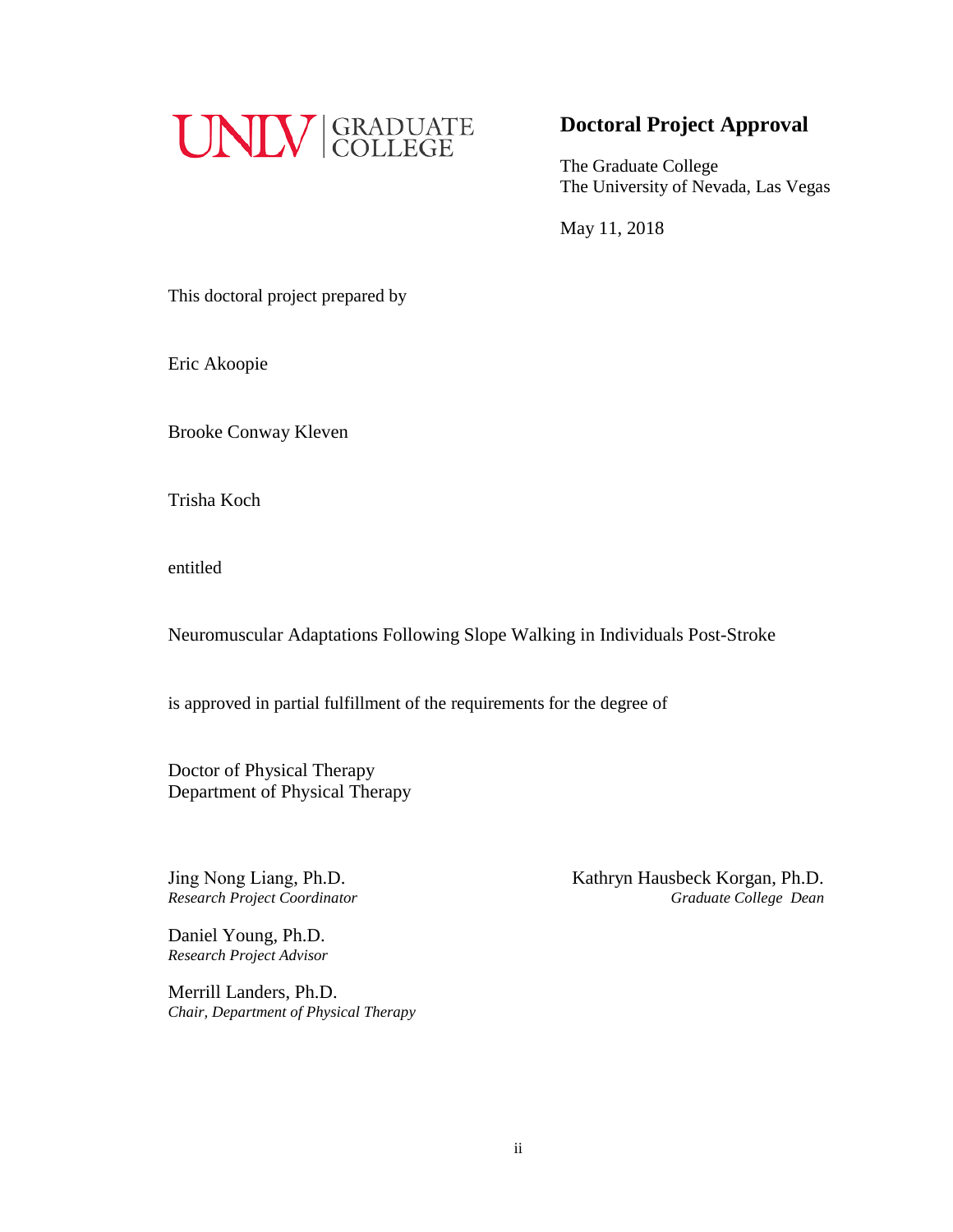#### **ABSTRACT**

**Background**: The excitability of the H-reflex pathway in the non-impaired nervous system can be augmented by altering the different parameters of a walking task, specifically slope. We sought to examine the adaptations in soleus H-reflex excitability and foot force control following an acute bout of upslope or downslope treadmill walking in people post-stroke compared to those who are nonimpaired.

**Methods**: We recruited 12 individuals with chronic post-stroke hemiparesis and 9 age-similar nonneurologically impaired individuals. Each subject was tested over 2 sessions separated by at least 7 days. For each session, subjects walked at a self-selected walking speed on an instrumented treadmill for 20 minutes under a level and then an upslope condition, or a level and then a downslope condition, with at least an hour rest between the conditions. The vertical component of ground reaction force was used to determine the stance and swing phase of the gait cycle. Peak propulsion and braking forces were analyzed offline for the first (T1) and last minute (T20) of each walking condition to examine adaptations in foot force control. Soleus H-reflexes (H<sub>max</sub>) were tested before and after each walking condition in the paretic legs of the post-stroke group and the right legs of the control group. To ensure consistency, a control M wave ( $M_{\text{max}}$ ) preceding the H<sub>max</sub> was kept constant across all conditions for each subject. Peak to peak amplitudes of the maximal H-reflexes and maximal M waves were measured offline and expressed as an H<sub>max</sub>/M<sub>max</sub> ratio.

**Results**: The paretic legs generated higher propulsion force during upslope (11.75±1.04 %BW), but comparable propulsion forces during downslope, when compared to level walking (6.14±0.67 %BW). However, we did observe statistical significance in main effect for slope in paretic (F(2,22)=33.178, p<0.001), non-paretic (F(1.144, 12.585)=23.246, p<0.001) and non-impaired legs (F(1.137, 10.998)=22.766, p<0.001). Pairwise comparisons between slope types indicated that on average, peak braking forces were higher when walking downslope and lower when walking upslope, when compared

iii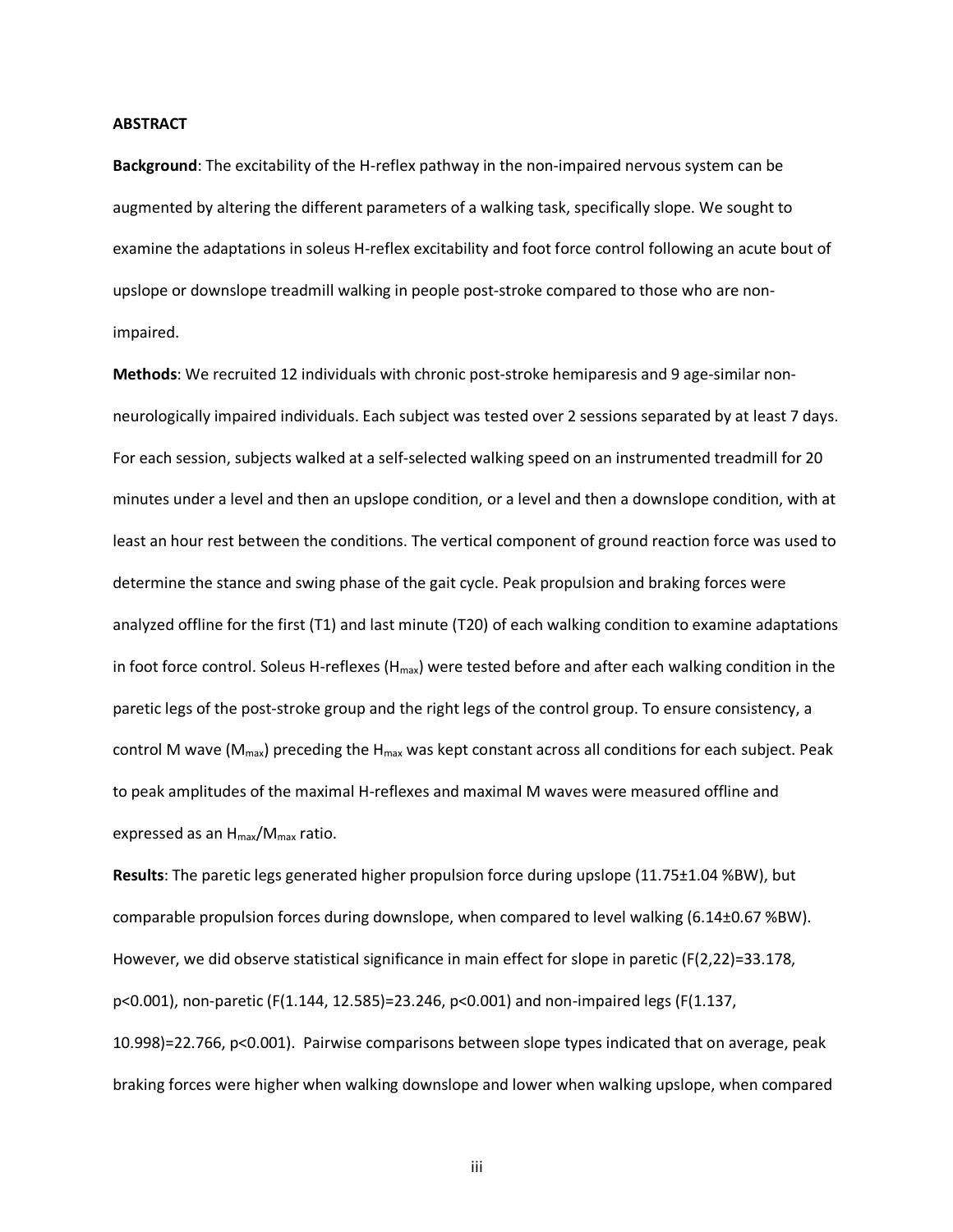to level walking. We observed an overall change in  $H_{max}/M_{max}$  ratio following 20 minutes of walking, and the change was different for post-stroke compared to control group, as suggested by the significant interaction between time and group (F(1,19)=16.84, p=0.001).

**Conclusion:** Our observations suggest that when the biomechanics of the walking task is altered, through adjusting the slope of the walking surface, paretic legs exhibit increased propulsion forces during upslope walking. Paretic propulsive forces were greatest in the upslope condition and lowest in the downslope condition. Regardless of group, individuals had greatest braking forces during the downslope condition and lowest during the upslope condition. We believe, based on current studies, that increased paretic propulsion forces in the upslope condition may be due to the increased difficulty of the environmental condition. In the level condition, spinal circuits in the stroke-impaired nervous system are trending towards adaptations similar to the non-impaired nervous system, such that the  $H_{\text{max}}/M_{\text{max}}$  ratios were depressed. However, in the more challenging upslope condition, adaptations of the paretic soleus H-reflexes were impaired such that the  $H_{\text{max}}/M_{\text{max}}$  ratios were trending towards elevated. Future studies will examine the optimal walking duration and degree of slope to induce neural adaptations, as well as determine any long-term retention of plasticity.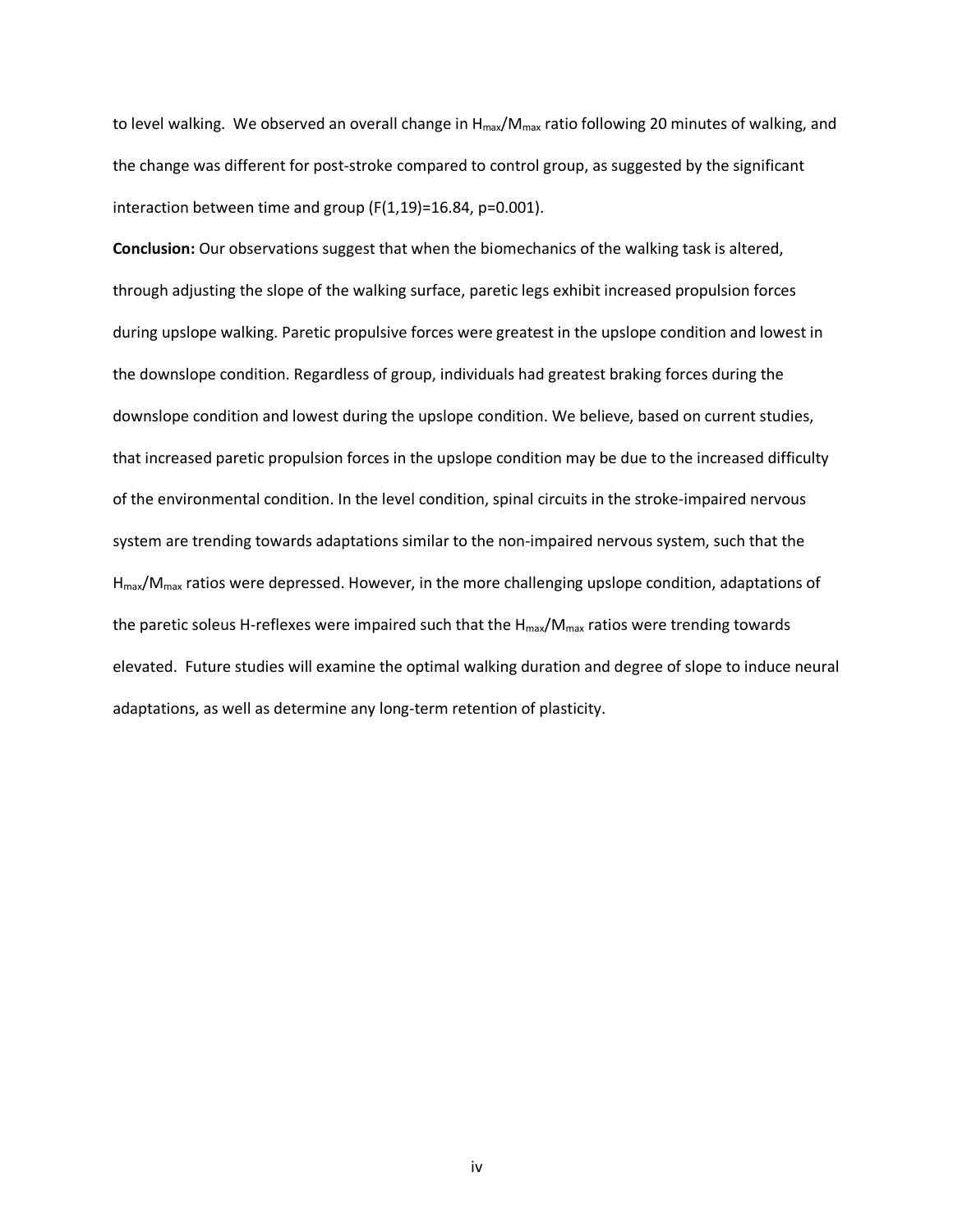## **ACKNOWLEDGEMENTS**

This research study was made possible by the University of Nevada, Las Vegas Physical Therapy Department Grant. The authors would like to thank Jing Nong Liang, PT, PhD for her excellent guidance as principle investigator of this study.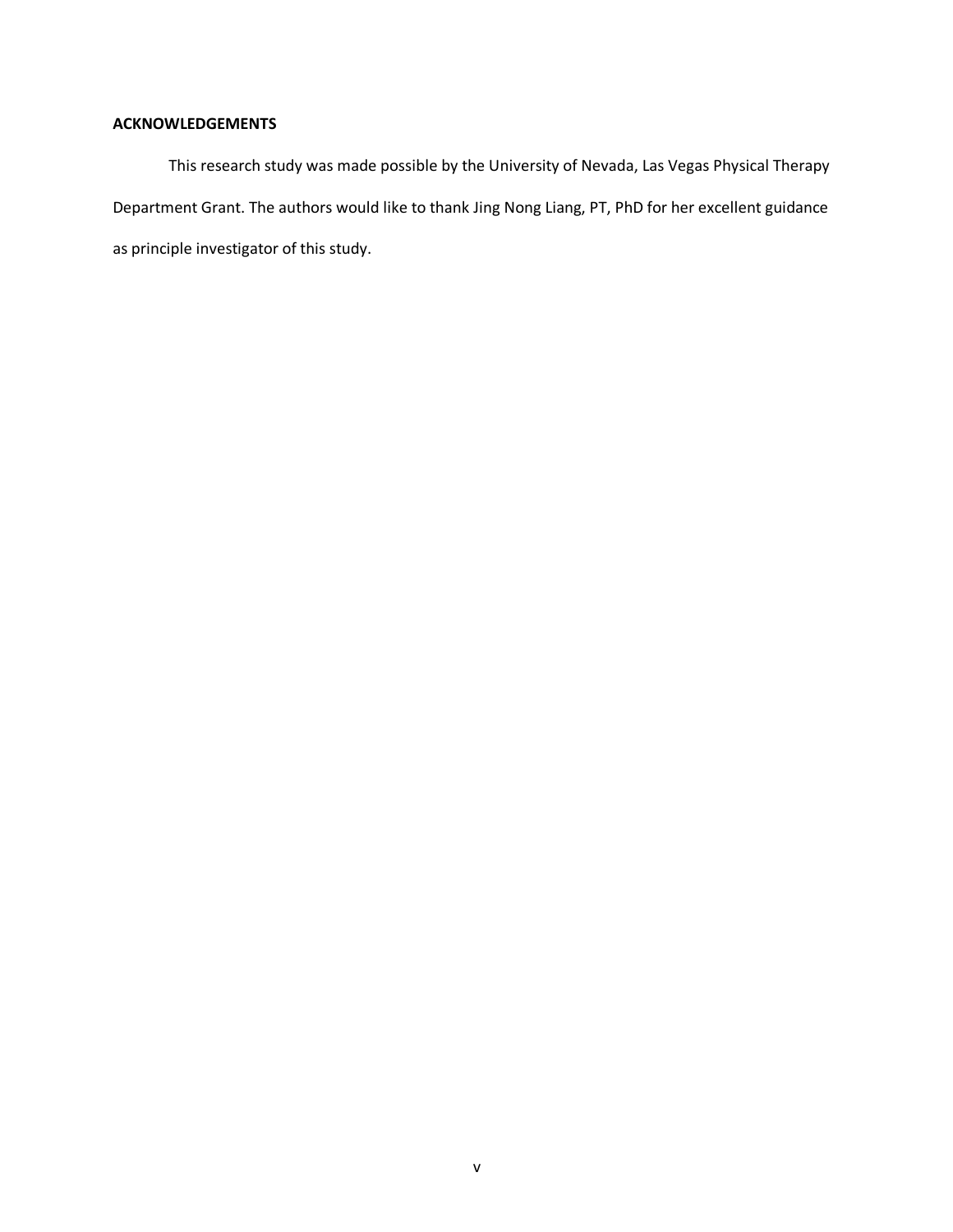# **TABLE OF CONTENTS**

| $\mathbf{L}$ |  |
|--------------|--|
| II.          |  |
| III.         |  |
| IV.          |  |
| V.           |  |
| VI.          |  |
|              |  |
|              |  |
|              |  |
|              |  |
|              |  |
|              |  |
| IX.          |  |
| Χ.           |  |
| XL           |  |
| XII.         |  |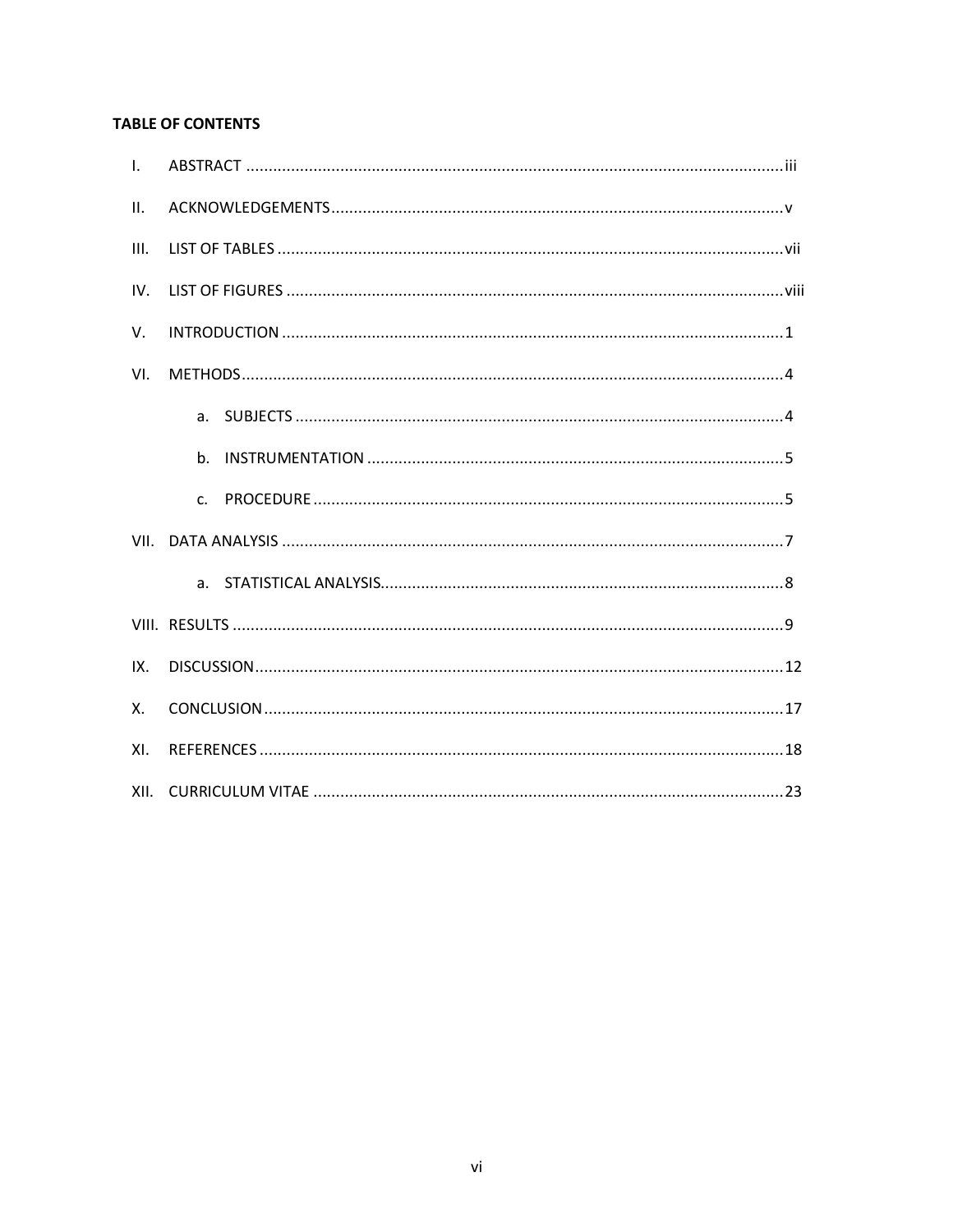# **LIST OF TABLES**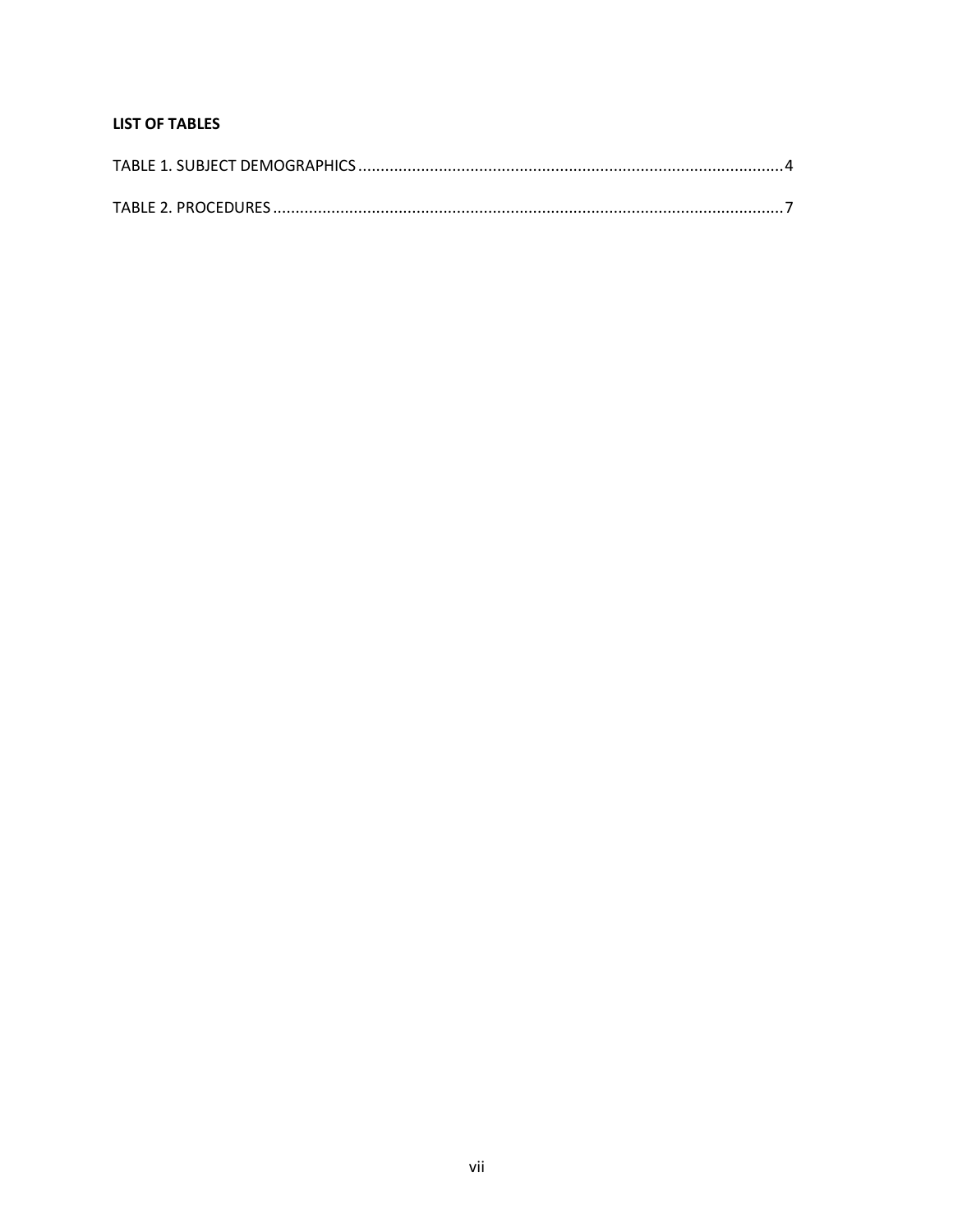## **LIST OF FIGURES**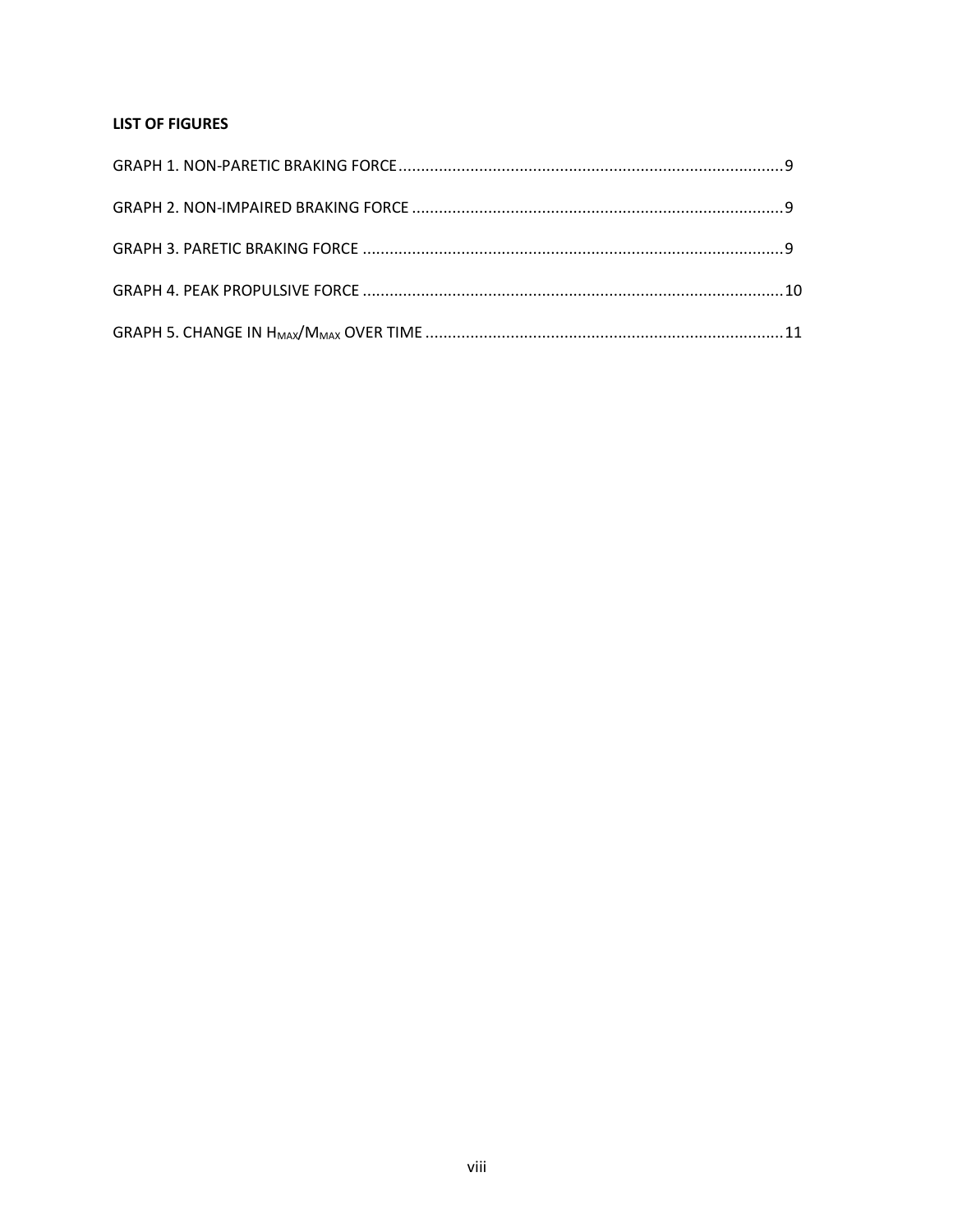#### **INTRODUCTION**

According to the American Heart Association 795,000 people experience a new or recurrent stroke every year with approximately 610,000 of these being first events and 185,000 are recurrent stroke events (Mozaffarian et al., 2015). One of the primary risk factors for stroke recurrence is physical inactivity, and specifically, a lack of walking, as walking is an essential component of community dwelling, including socialization and safety (Benjamin et al., 2017). Following a stroke, people fear dependency on other individuals more than any other factor, and independent walking has been found to be the greatest protector against dependency (Solomon, Glick, Russo, Lee, & Schulman, 1994).

One of the causes for this dependency due to walking following stroke is impaired gait performance, with diminished strength and inappropriately graded muscle activity as the primary contributors (Olney & Richards, 1996). Diminished strength has been associated with post-stroke hemiparesis, decreased walking speed, and longer stance phase on the paretic limb (Teixeira-Salmela, Nadeau, McBride, & Olney, 2001). Stiff joints on the paretic limbs of individuals post-stroke causes altered magnitude of movement as well as simplified muscle contractions (Wang, Li, Yue, Yin, & Wei, 2017). However, currently available measures such as electromyography (EMG) give an incomplete assessment of the coordinated output of the paretic leg while walking (Bowden, Balasubramanian, Neptune, & Kautz, 2006). For this reason, the anterior-posterior (A-P) ground reaction forces (GRF) may represent a more appropriate method of measuring the contribution of the paretic leg to the coordinated task of forward propulsion during walking (Bowden et al., 2006). Exaggerated dorsiflexor muscle activity of the paretic limb may counteract the effects of the plantarflexors by offloading the leg and interfering with the paretic limb's ability to generate appropriate A-P ground reaction forces (Turns, Neptune, & Kautz, 2007). In individuals post-stroke, the paretic leg generates less propulsion and greater breaking forces when compared to the non-paretic leg and non-impaired legs (Bowden et al., 2006).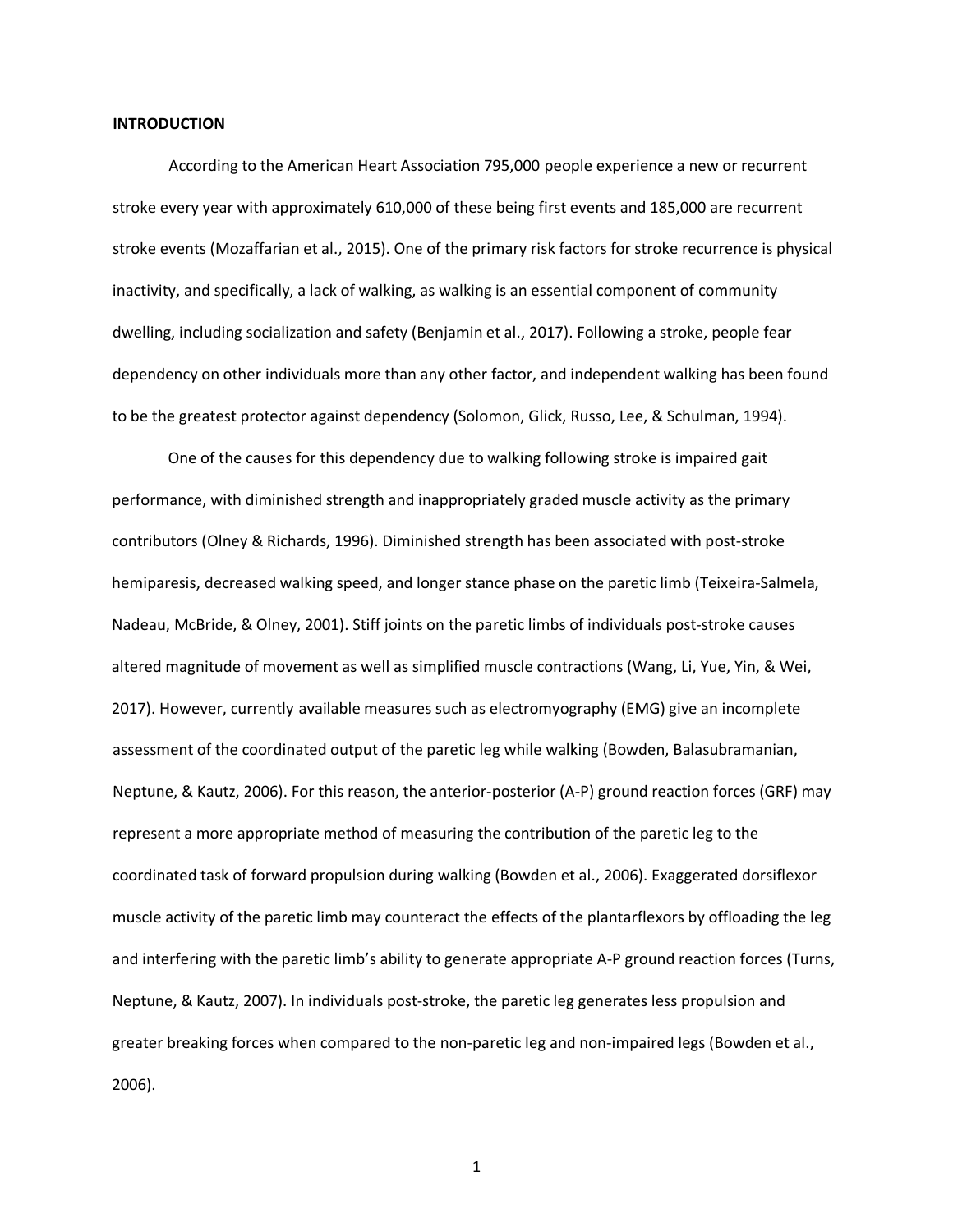In a non-stroke impaired population during uphill slope walking, propulsive forces increase, and braking forces decrease in comparison to level walking (A.N. Lay, Hass, & Gregor, 2006). During downslope walking, propulsive forces decrease and braking forces increase compared to level walking (A.N. Lay et al., 2006). Although there is literature showing that force modulation is possible in people post-stroke, the short-term adaptive paradigm has not yet been examined. It is known that the impaired nervous system is able to adapt to a short bout of exercise and correctly activate lower extremity muscles by being exposed to environmental demands (Alibiglou & Brown, 2011)**.** Short-term exposures to these somatosensory inputs are able to temporarily generate a more normal motor output poststroke (Alibiglou & Brown, 2011). The intent of our study is to assess the extent of appropriate neuromodulation in an acute setting through both ground reaction forces and H-reflex adaptation. Due to literature supporting that treadmill walking and over-ground walking both demonstrate similar muscle activity of the soleus (SOL), rectus femoris, vastus medialis and tibialis anterior muscles (Paul, Bhattacharyya, Chatterjee, & Majumdar, 2016), we will be assessing acute adaptations via treadmill walking to assure consistency and reliability.

In addition to diminished strength, inappropriately graded muscle activity contributes to impaired gait in individuals post-stroke (Mochizuki et al., 2009). This is demonstrated through an exaggerated reflex and muscle spasticity, which is evidenced by an impaired Hoffmann Reflex (H-reflex). The H-reflex is typically measured through the H-reflex/M-wave (H/M) ratio due to the high variability of the H-reflex response between individuals, both impaired and non-impaired. The H-reflex is the estimate of the number of motor neurons an individual is capable of activating in any given state, whereas the M-reflex represents activation of the entire motor neuron pool and, therefore, its maximum muscle activation (Palmieri, Ingersoll, & Hoffman, 2004). This concept, comparable to the clinical presentation of spasticity, is why H-reflexes have been shown to be larger in individuals poststroke when compared to non-impaired individuals both at rest (Alwan, 2014) and during locomotion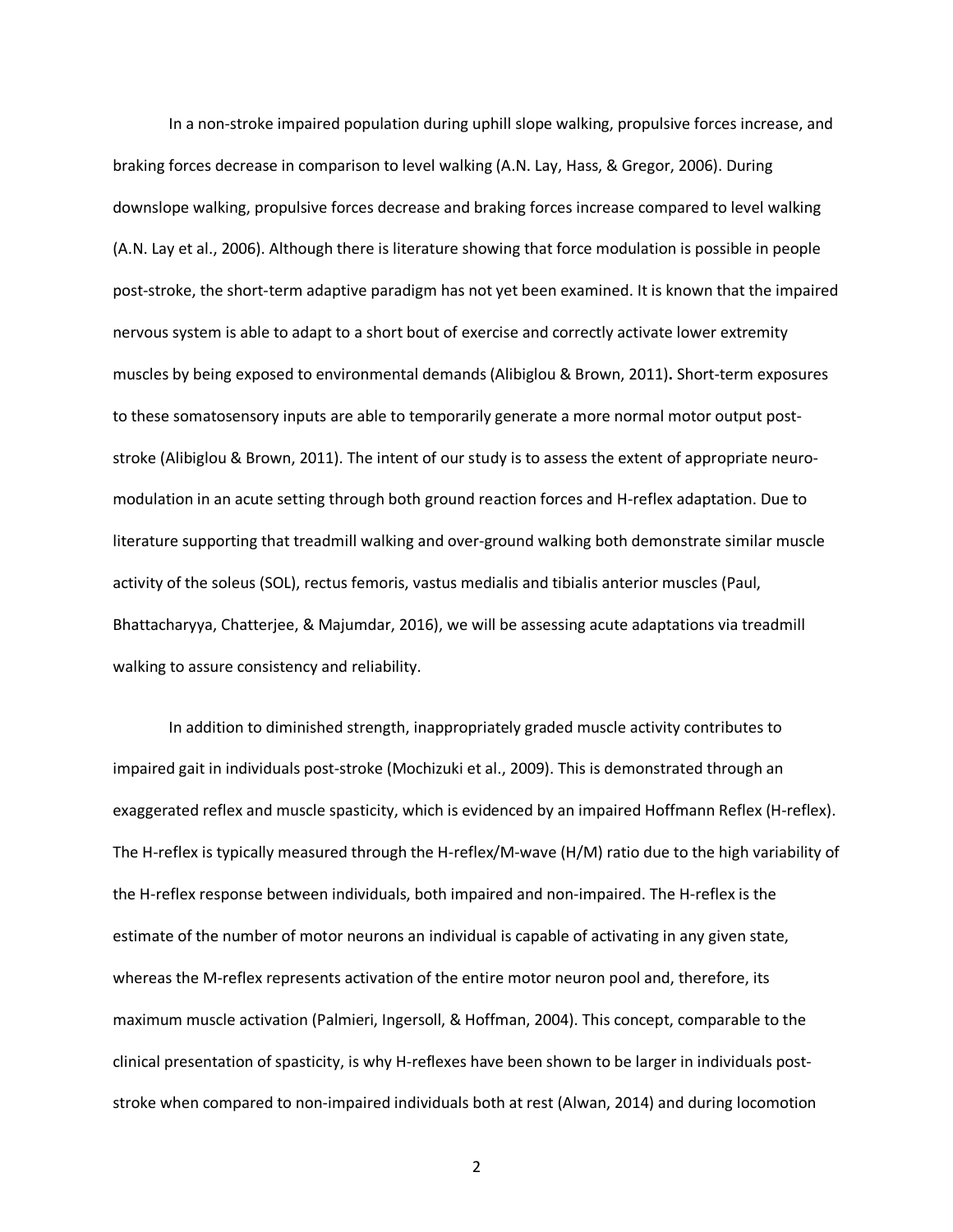(Schindler-Ivens et al., 2008). Changing the parameters of walking by altering the slope has been shown to affect both the H-reflex excitability and A-P ground reaction forces (Carda, Invernizzi, Baricich, Cognolato, & Cisari, 2013; M. J. Sabatier et al., 2015)*.* It has been shown that both downslope and level walking can lead to a decrease in reflex excitability as measured by the H/M ratio in non-impaired individuals, with the ratio decrease being more significant for downslope walking (M.J. Sabatier et al., 2015). This is likely because downslope walking requires more cortical activation due to eccentric muscle contractions (Fang, Siemionow, Sahgal, Xiong, & Yue, 2001). On the other hand, upslope walking has been shown to cause both an increase in the H/M ratio (M.J. Sabatier et al., 2015) and similar excitability to that of downslope (Garnier, Lepers, Stapley, Papaxanthis, & Paizis, 2017). Downslope walking is also less metabolically demanding with a smaller cardiovascular response than level or upslope walking (Navalta, Sedlock, & Park, 2004), so if the H/M ratio is reduced in subjects post-stroke following downslope walking, it may be a potential option for future exercise prescription.

Although short-term adaptations of the A-P ground reaction forces and H/M ratios following sloped walking have been evaluated and studied in non-impaired individuals, it has not yet been evaluated in individuals post-stroke. Assessment of downslope, level, and upslope walking and measurement of the H/M ratio, as well as the A-P ground reaction forces, additionally has yet to be assessed while comparing non-impaired to stroke-impaired populations. Therefore, the purpose of the study is to investigate the short-term neurological adaptations in individuals post-stroke after a single bout of treadmill walking. This will provide evidence for activity-dependent spinal plasticity in the stroke-impaired nervous system and could lead to development of a novel targeted intervention to enhance post-stroke locomotor control and interaction with challenging environmental conditions during daily life, such as slope walking.

To address this purpose, we developed the following two aims: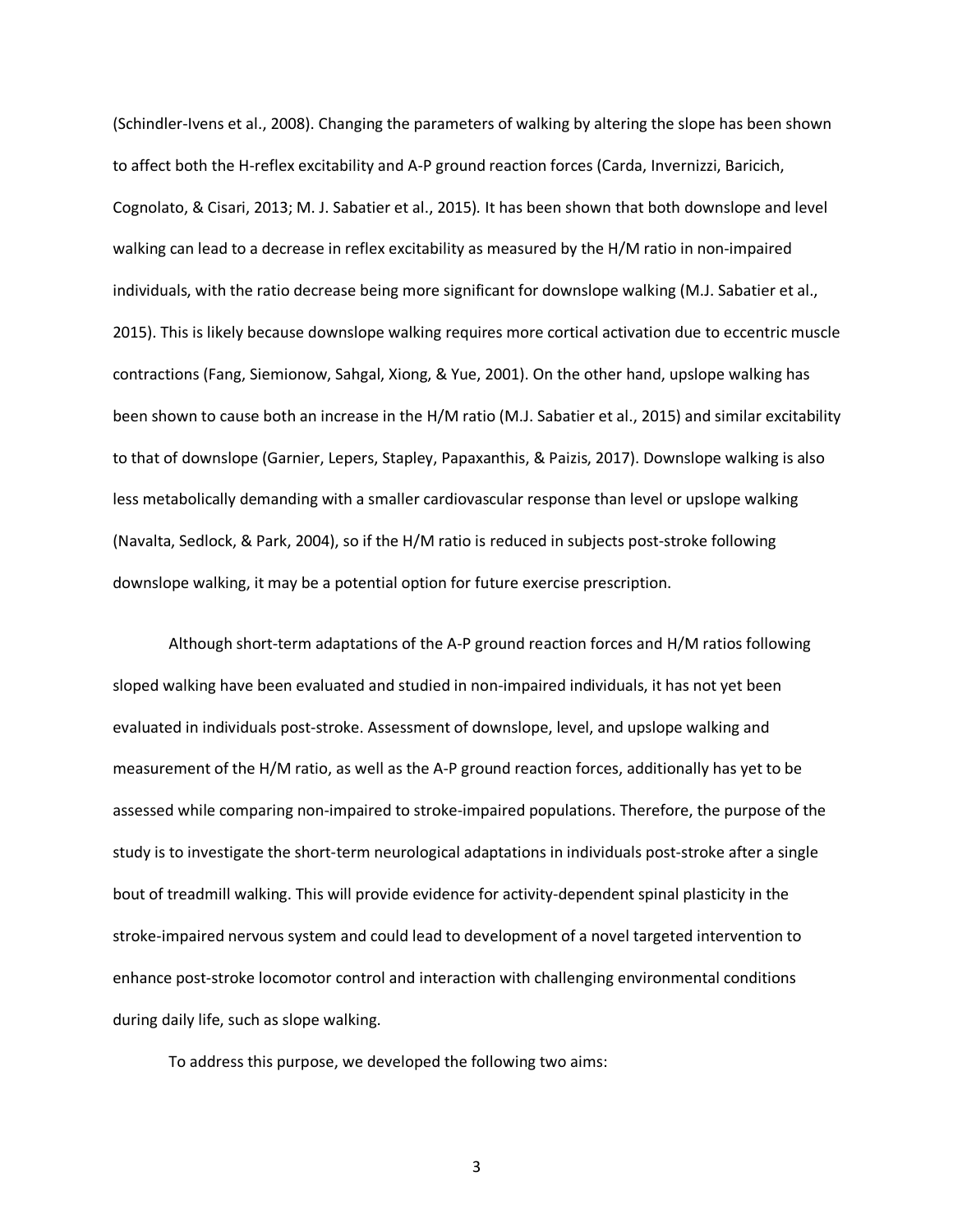#### **METHODS**

Subjects

Table 1. Subject Demographics

|                             | <b>Post-Stroke</b> |      | <b>Controls</b> |      |
|-----------------------------|--------------------|------|-----------------|------|
| Total number (n)            | 12                 |      | 9               |      |
| Female                      | 4                  |      | 5               |      |
| Male                        | 8                  |      | 4               |      |
| Age (mean)                  | 70.5               |      | 59.4            |      |
| Average walking speed (m/s) | 0.63               |      | 1.04            |      |
| Years post stroke (mean)    | 7.4                |      |                 |      |
| Average Motor Function FM   | 28.4               |      |                 |      |
| Score (Out of 34)           |                    |      |                 |      |
| Hemiparetic/Stimulator limb | 10(L)              | 2(R) | 2(L)            | 7(R) |

Subject demographics are shown in Table 1 above. Subjects in the post-stroke group were included in the study if they had a single, unilateral, cortical or subcortical stroke, more than 6 months post-ictus. Subjects were excluded if they had other neurological conditions, used anti-spastic medication, had cognitive or affective disorders, expressive or receptive aphasia, severe concurrent medical problems such as severe cardiac disease, history of poorly controlled diabetes, active cancer, etc., orthopedic conditions affecting the legs, history of hip or knee replacement, or peripheral nerve injury in the lower limb. Prior to participation, each subject received written and verbal information about the experimental procedures before signing an approved consent form. The protocol was approved by the Institutional Review Board at the University of Nevada Las Vegas.

#### Instrumentation

Foot forces were measured using a treadmill with Vicon force plates (Fully Instrumented Treadmill, Bertec Corporation, Columbus, OH) (Vicon, Culver City, CA). EMG signals of the SOL muscle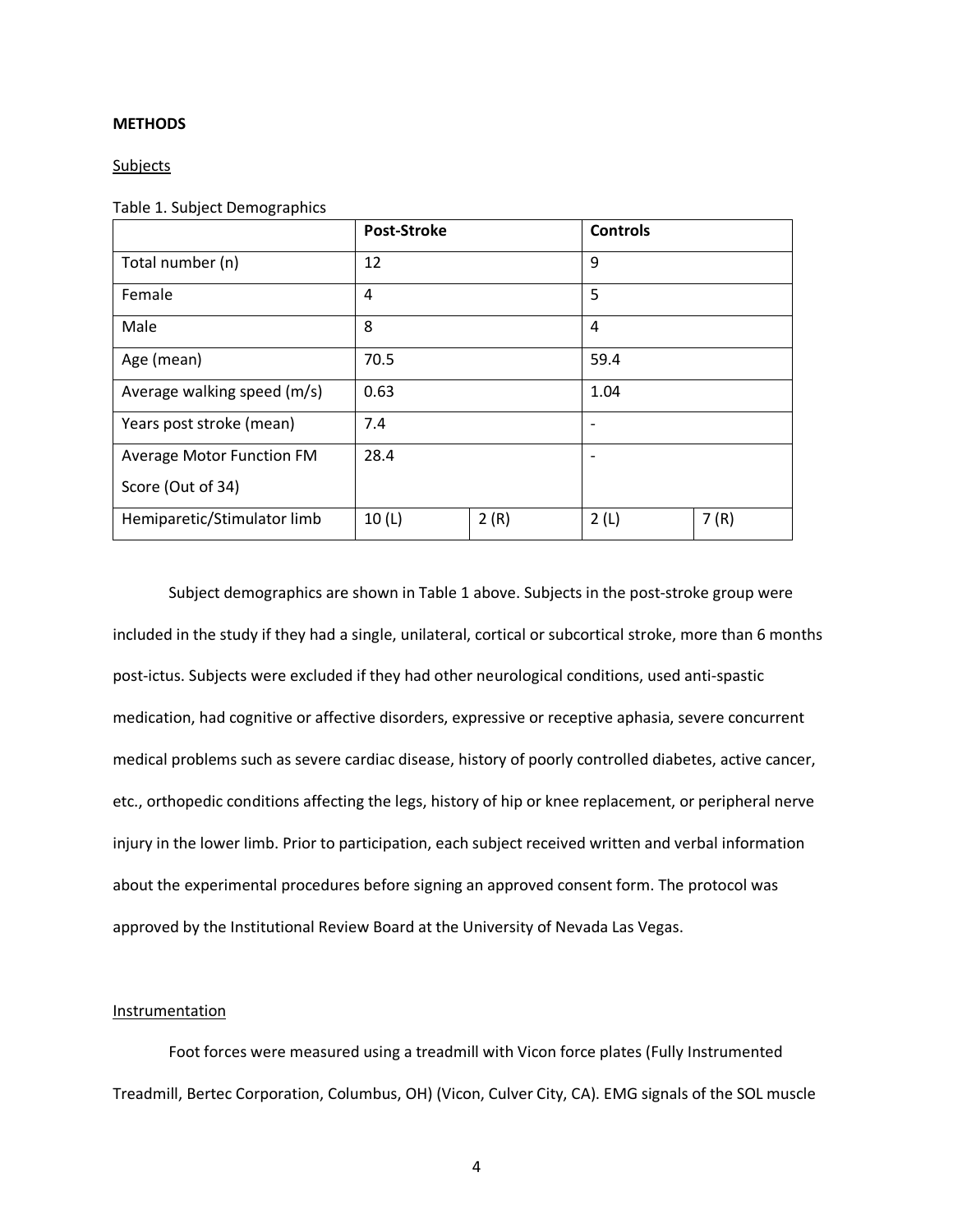were captured from the test leg using a wireless surface EMG system (Trigno Wireless System, Delsys Inc., Natick, MA). SOL H-reflexes and M-waves were elicited using a constant current stimulator and isolation unit (DS7A, Digitimer Ltd, Welwyn Garden City, UK) with a square pulse stimulus of 1ms duration, a current range of 50 μA~200µA and total output capacity of 400V. GRFs and surface EMG activity during walking were sampled at 2000Hz and H-reflex data was sampled at 3200Hz.

#### Procedure

Each subject was tested over two sessions separated by at least seven days. Three subjects in the control group and two subjects in the post-stroke group were separated by more than seven days. One subject in the control group and four subjects in the post-stroke group were separated by exactly seven days. Each session included a level walking condition followed by either upslope or downslope walking. Additionally, the first session included a screening, which included consent, years since stroke, medical history including: medications and previous LE surgeries, vitals: blood pressure and heart rate, weight, Fugl-Meyer lower extremity assessment (for the post-stroke group), baseline H/M ratio, and assessment of the subject's ability to walk on a treadmill at a self-selected walking speed without any assistive devices. Following the screening, the subjects' skin was prepped for EMG application. Surface EMG electrodes were placed bilaterally over the Tibialis anterior muscle (TA) and medial and lateral muscle bellies of the Gastrocnemius muscles to record muscle activity during walking. A surface EMG was applied to the subjects' SOL muscle allowing capture of the H-reflex recruitment curves prior to and following each of the walking conditions. To ensure consistent background EMG activity of the target SOL muscle and inhibition from antagonistic TA muscle, EMG activity was monitored 100ms prior to the electrical stimulus across trials. For all H-reflex recordings, subjects were tested in an upright standing position with arms relaxed by sides. A stimulating electrode was placed over the Tibial nerve at the Popliteal fossa on the test leg. To record the H-reflex recruitment curve, the intensity of the electrical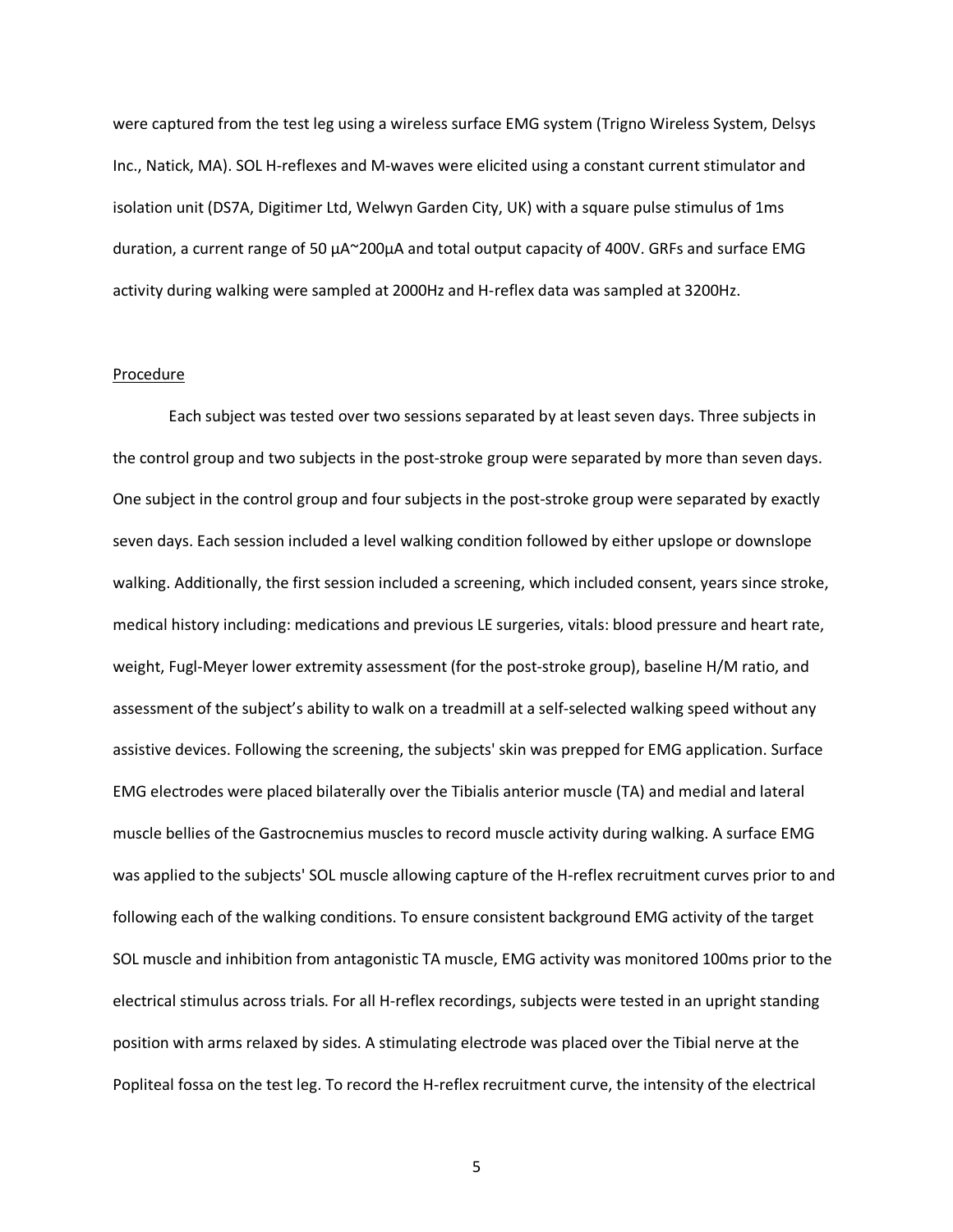stimulus was gradually increased in small increments, until a maximal M-wave was attained. Preassessment H-reflex and vitals were obtained prior to each 20-minute bout of walking. During the 20 minute bout of walking, GRFs and EMG activity were collected in 1-minute trials every other minute to yield 10 trials per condition. Post-test H-reflex and vitals were then recorded. This was followed by a 1 hour break. Using pseudo randomization to determine the order of the second condition, subjects then completed a pre-test assessment and a second 20-minute session of either upslope (US) or downslope (DS) walking. Following pseudo randomization of each group, the order was alternated for each proceeding subject to ensure an equal amount of upslope and downslope walking was performed throughout the study. The US walking was measured at 5 degrees incline, and the DS walking was measured at 5 degrees decline for both the post-stroke and control groups. Immediately following any condition of walking, H-reflex and vitals were recorded.

Before treadmill walking in the second session, subjects first had their vitals and H-reflex recruitment curves assessed. Each subject completed LS walking for 20 minutes to achieve a second baseline. Immediately following LS walking, vitals and H-reflex recruitment curves were assessed again. Subjects were then given a 1-hour break, then performed a second 20-minute session of either US or DS walking depending on whichever was not assigned during the first session. Similarly, vitals and H-reflex recruitment curves were assessed prior and immediately after each of the walking conditions. M<sub>max</sub> was assessed as a constant across both days in order to demonstrate that electrodes were in the same position. Utilizing a level walking condition on both days served to establish this as a control as well.

| <b>SCREENING</b> | 20-min LS Walk | 1-hour | 20-min US/DS Walk |
|------------------|----------------|--------|-------------------|
|                  |                | break  |                   |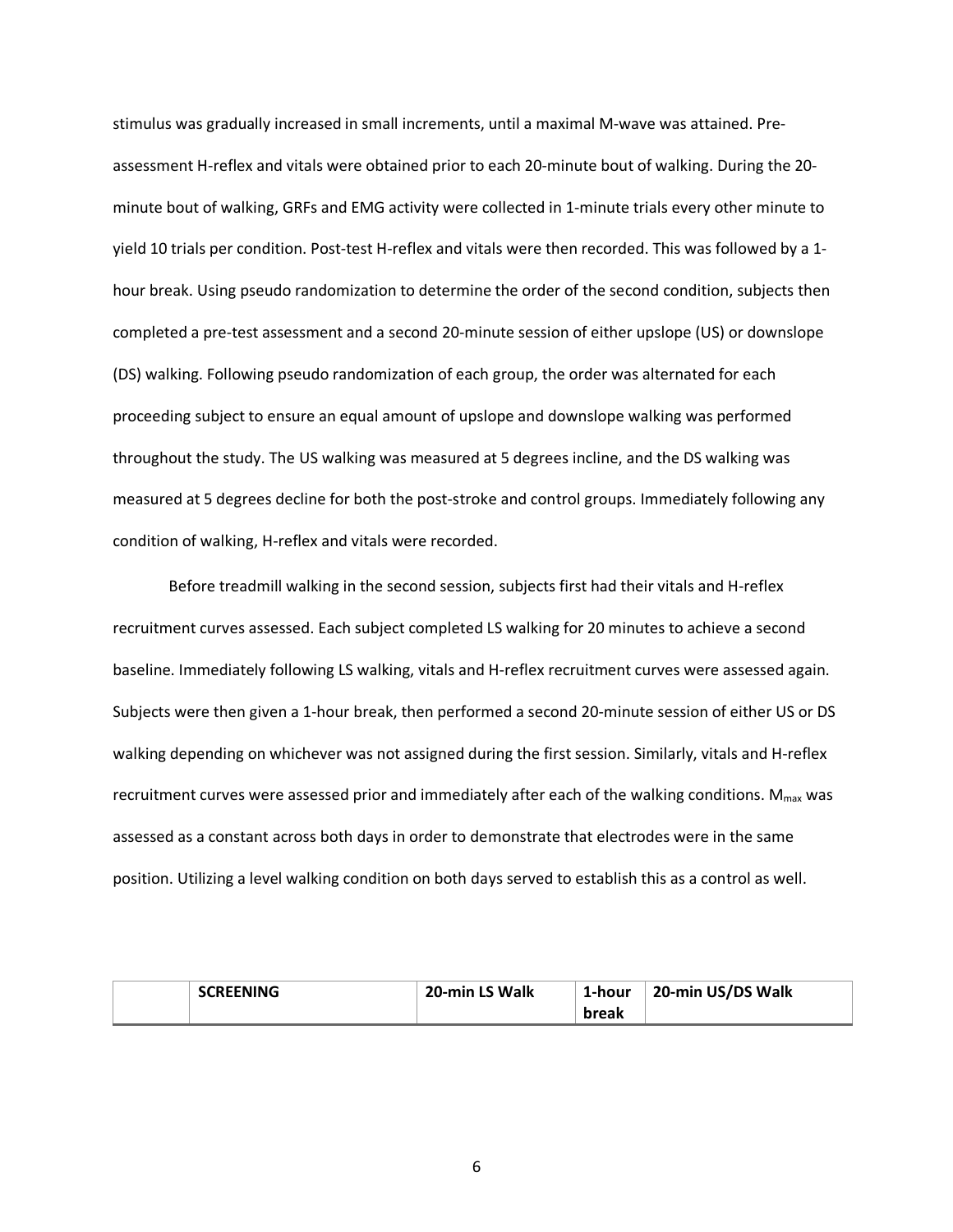| <b>INITIAL</b><br><b>VISIT</b> | Consent<br>٠<br>History<br>٠<br>Vitals<br>$\bullet$<br>Fugl Meyer (post-stroke<br>$\bullet$<br>only)<br>H/M ratio<br>٠<br>Walking demonstration<br>$\bullet$ | Pre/Post-Test:<br>H/M ratio<br>$\bullet$<br>Vitals<br><b>GRF and EMG</b><br>$\bullet$<br>taken for 1-min<br>increments<br>every other min<br>to yield 10 trials<br>per condition              | Pseudo-randomization<br>Pre/Post-Test:<br>H/M ratio<br>Vitals<br>$\bullet$<br><b>GRF and EMG taken</b><br>$\bullet$<br>for 1-min increments<br>every other min to<br>yield 10 trials per<br>condition                                           |
|--------------------------------|--------------------------------------------------------------------------------------------------------------------------------------------------------------|-----------------------------------------------------------------------------------------------------------------------------------------------------------------------------------------------|-------------------------------------------------------------------------------------------------------------------------------------------------------------------------------------------------------------------------------------------------|
| <b>SECOND</b><br><b>VISIT</b>  |                                                                                                                                                              | Pre/Post-Test:<br>H/M ratio<br>$\bullet$<br>Vitals<br>$\bullet$<br><b>GRF and EMG</b><br>$\bullet$<br>taken for 1-min<br>increments<br>every other min<br>to yield 10 trials<br>per condition | Dependent on initial<br>$\bullet$<br>visit<br>Pre/Post-Test:<br>H/M ratio<br>$\bullet$<br><b>Vitals</b><br>$\bullet$<br><b>GRF and EMG taken</b><br>$\bullet$<br>for 1-min increments<br>every other min to<br>yield 10 trials per<br>condition |

Table 2. Procedures

#### Data analysis

All forces, EMG and H-reflex data were processed in Vicon and analyzed offline using custom MATLAB programs (MATLAB, Proton Station ON NOC 1LO, Canada). For each trial, peak-to-peak amplitudes of all H-reflexes and the maximal M waves were calculated using a custom MATLAB analysis program. For each condition, the 5 maximal H-reflexes and maximal M wave amplitudes were averaged. Ground reaction forces (GRF) were filtered with a 20 Hz low-pass, 2<sup>nd</sup> order, zero-lag Butterworth filter. The vertical component of GRF was used to determine the stance phase of gait cycle. The time point where the vertical GRF exceeded zero newton's (N) and remained for a continuous period of at least 50 ms was denoted as heel contact. Subsequently, the time point where the vertical GRF reached zero N and remained for a continuous period of at least 50 ms, was denoted as toe off. The period from heel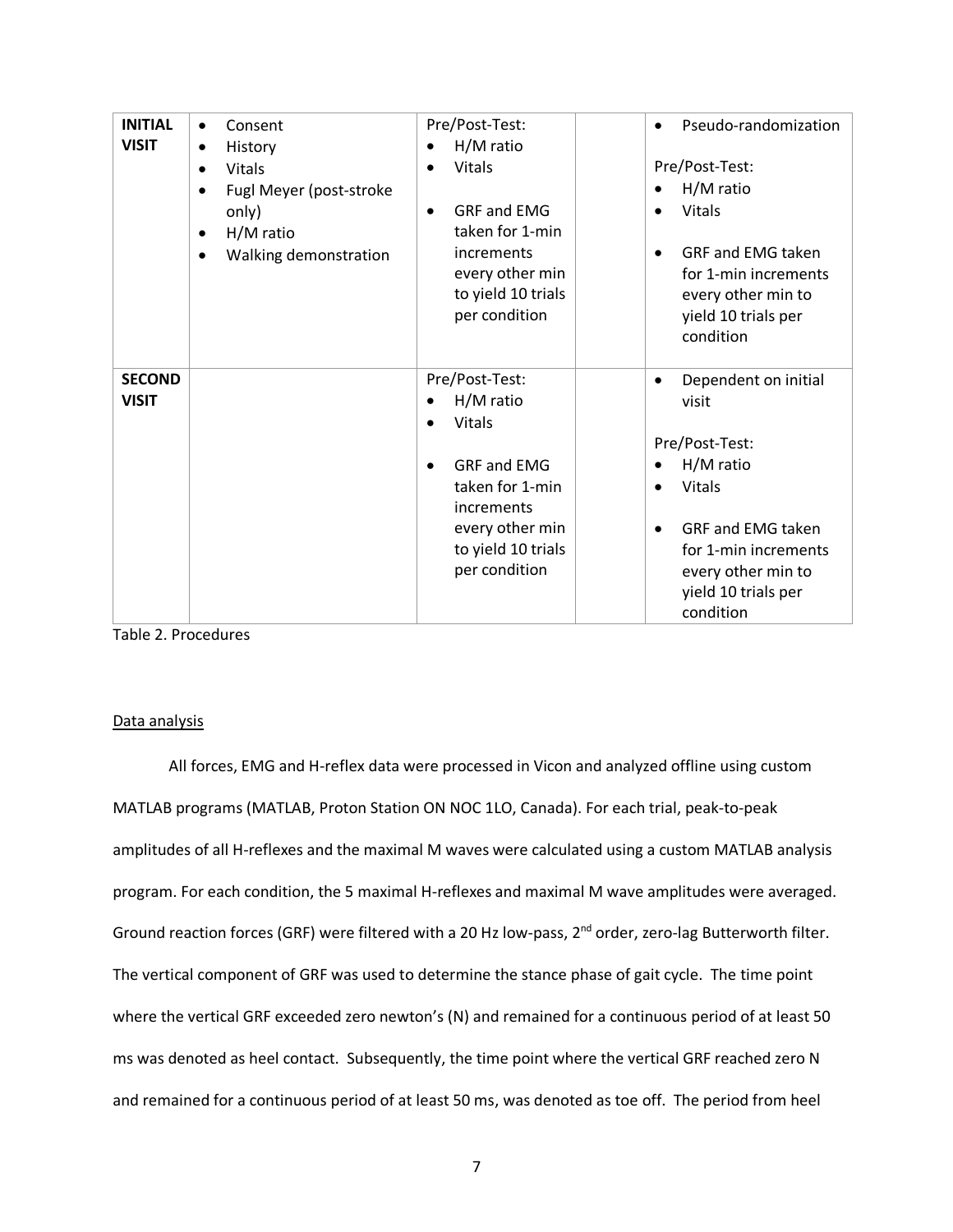contact to toe off was considered the stance phase. Subsequently, horizontal forces in the anteriorposterior direction at the corresponding time points were used to determine the propulsive and braking forces for each gait cycle. For each subject, we analyzed the data from the first and final 60 seconds of walking for each condition. For each 60-second trial, these forces of the first and last five stance phases were removed, and the mean propulsive and braking force were averaged over the rest of stance phases and normalized to the individual's body weight. The same procedure was repeated for GRF data from the other force platform.

#### Statistical analysis

To test the hypothesis that the change in  $H_{max}/M_{max}$  ratio and foot forces were different in the post-stroke versus control group, a three-way mixed ANOVA with repeated measures was used. For comparison of foot forces, paretic and non-paretic foot forces of the post-stroke group were contrasted to compared with the right foot forces of the control group as a between-subjects factor (group). The independent variables include time (2 levels: pre and post treadmill walking), and slope (3 levels: level, downslope, and upslope) as within-subjects factors. Where the Mauchley's test violated sphericity, we reported the more conservative Greenhouse-Geisser corrected values. Significant main effects were reported if there were no significant interactions. Where there was a significant interaction effect of group, a further two-way ANOVA analysis was conducted for each group. If a significant main effect of slop was reported, a further pairwise comparisons analysis was conducted for level, downslope and upslope walking. A p value less than or equal to 0.05 was considered statistically significant.

#### **RESULTS**

#### Propulsion force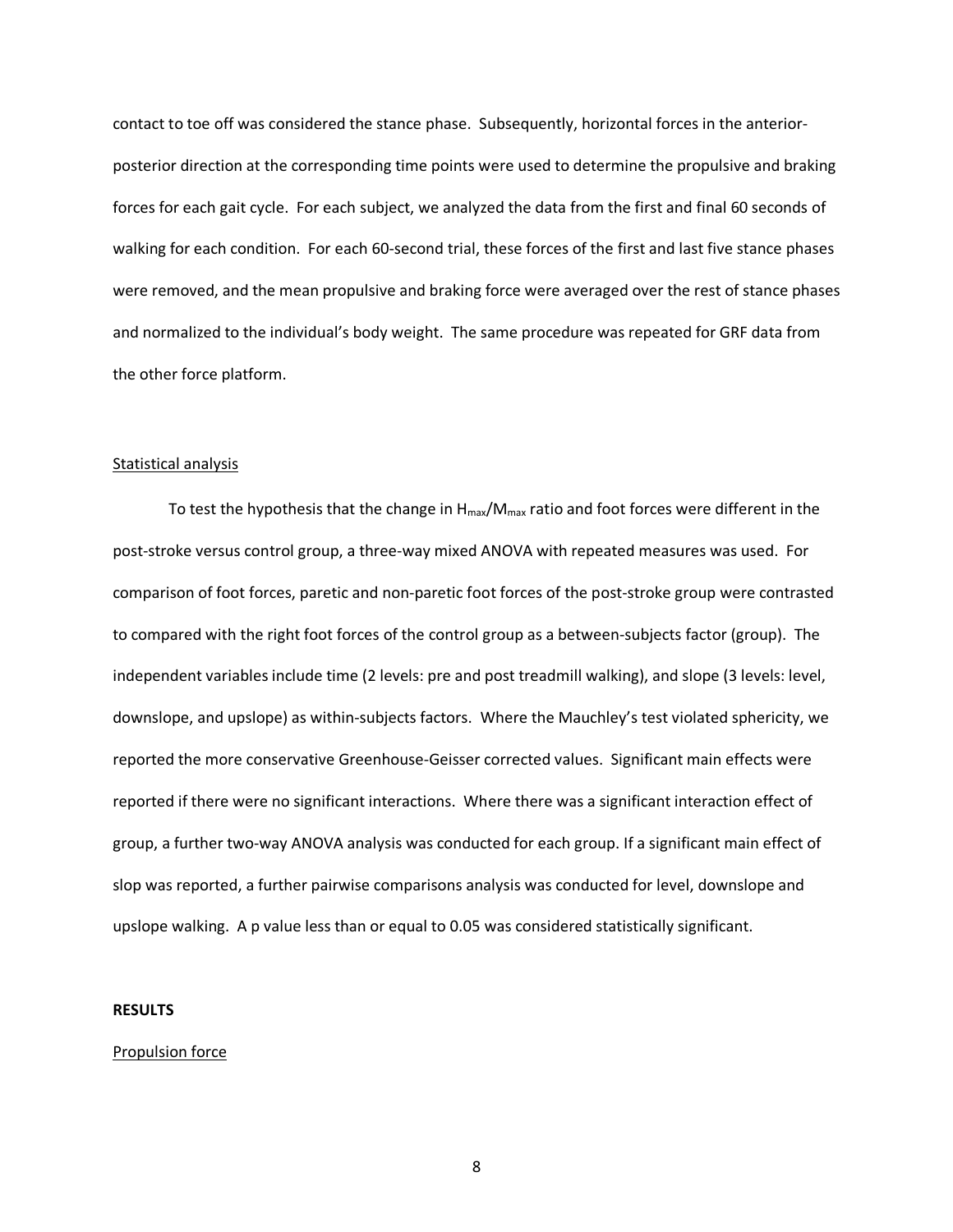No changes in peak propulsion forces were observed between  $1<sup>st</sup>$  and  $19<sup>th</sup>$  minute of walking overall in paretic, non-paretic and non-impaired legs, as suggested by the lack of statistical significance in main effects of time (p>0.05). Additionally, when we compared the 3 slope conditions, the change in peak propulsion forces generated in response to each slope condition were different between the paretic, non-paretic and non-impaired legs, as suggested by the statistically significant interaction between slope and group (F(2.861, 44.351)=10.122, p<0.001*)*. We observed a statistically significant main effect for slope in paretic (F(1.088, 13.424)=21.611, p<0.001), non-paretic (F(2, 22)=55.630, p<0.001) and non-impaired (F(1.222, 10.998)=155.283, p<0.001) legs. (See Graphs 1-3 below).





Pairwise comparisons indicated that paretic legs generated higher propulsion force during upslope (11.75±1.04 %BW), but comparable propulsion forces during downslope, when compared to level walking (6.14±0.67 %BW). In contrast, both non-paretic and non-impaired legs generated higher peak propulsion during upslope (non-paretic= 13.81±1.22%BW; non-impaired=23.10±1.07%BW) and lower peak propulsion during downslope (non-paretic= 5.47±1.19%BW; non-impaired=8.43±1.25%BW), compared to level walking (non-paretic= 8.66±1.46 %BW; non-impaired= 17.20±1.18 %BW).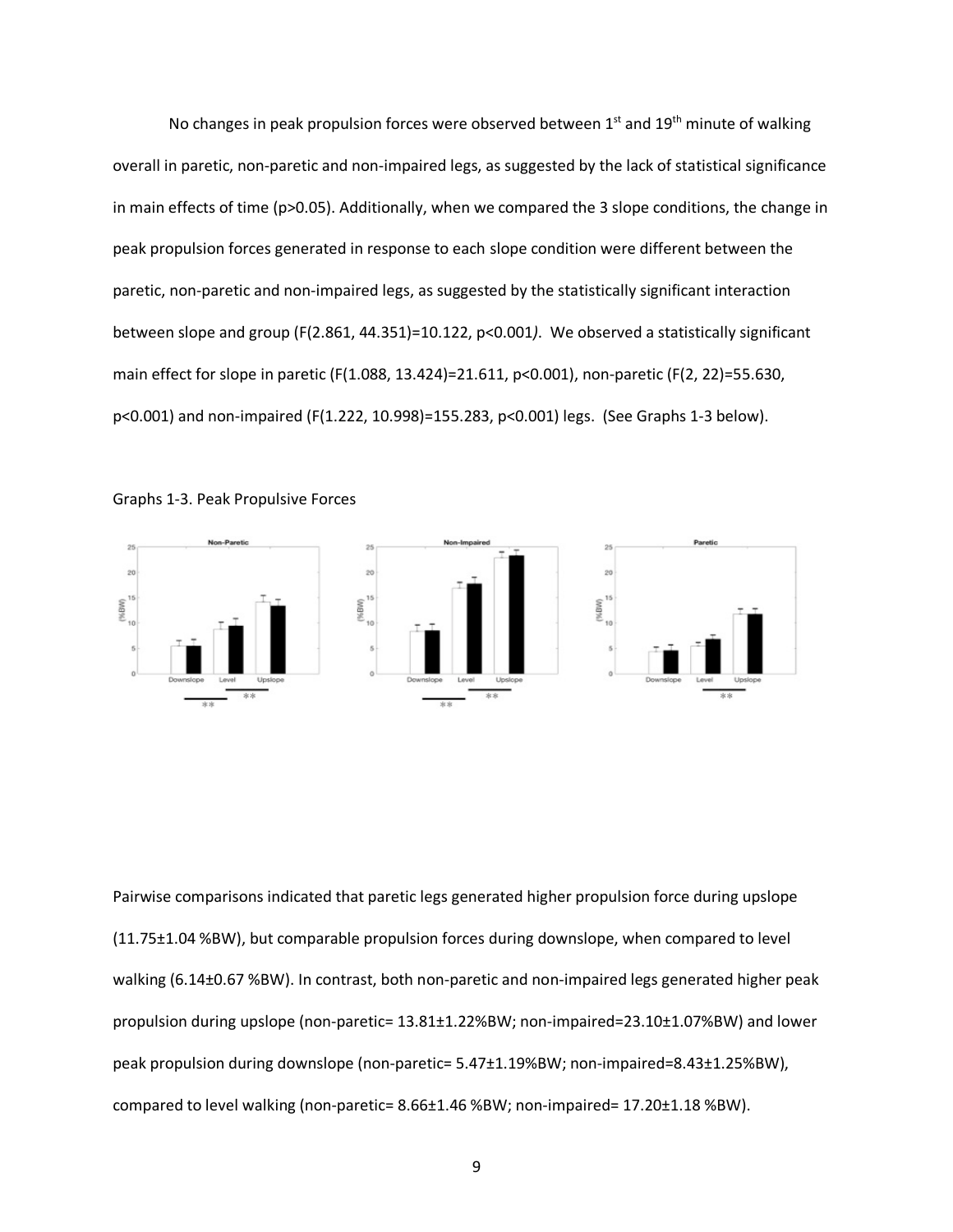#### Braking force

The changes in peak braking forces between first and last minute of walking generated by paretic, non-paretic, and non-impaired legs were different for the three slope conditions, as suggested by the statistically significant interaction between slope and time (F(2,62)=3.290, p=0.044). Specifically, peak braking forces increased with 20 minutes of level and downslope walking but did not change with upslope walking. Additionally, when we compared the 3 slope conditions, the change in peak braking forces generated in response to each slope condition were not different between the paretic, nonparetic and non-impaired legs, as suggested by the lack of statistical significance in slope and group interaction (F(2.294, 35.550)=1.710, p=0.192). However, we did observe statistical significance in main effect for slope in paretic (F(2,22)=33.178, p<0.001), non-paretic (F(1.144, 12.585)=23.246, p<0.001) and non-impaired legs (F(1.137, 10.998)=22.766, p<0.001). (See Graph 4 below). Pairwise comparisons between slope types indicated that on average, peak braking forces were higher when walking downslope and lower when walking upslope, when compared to level walking.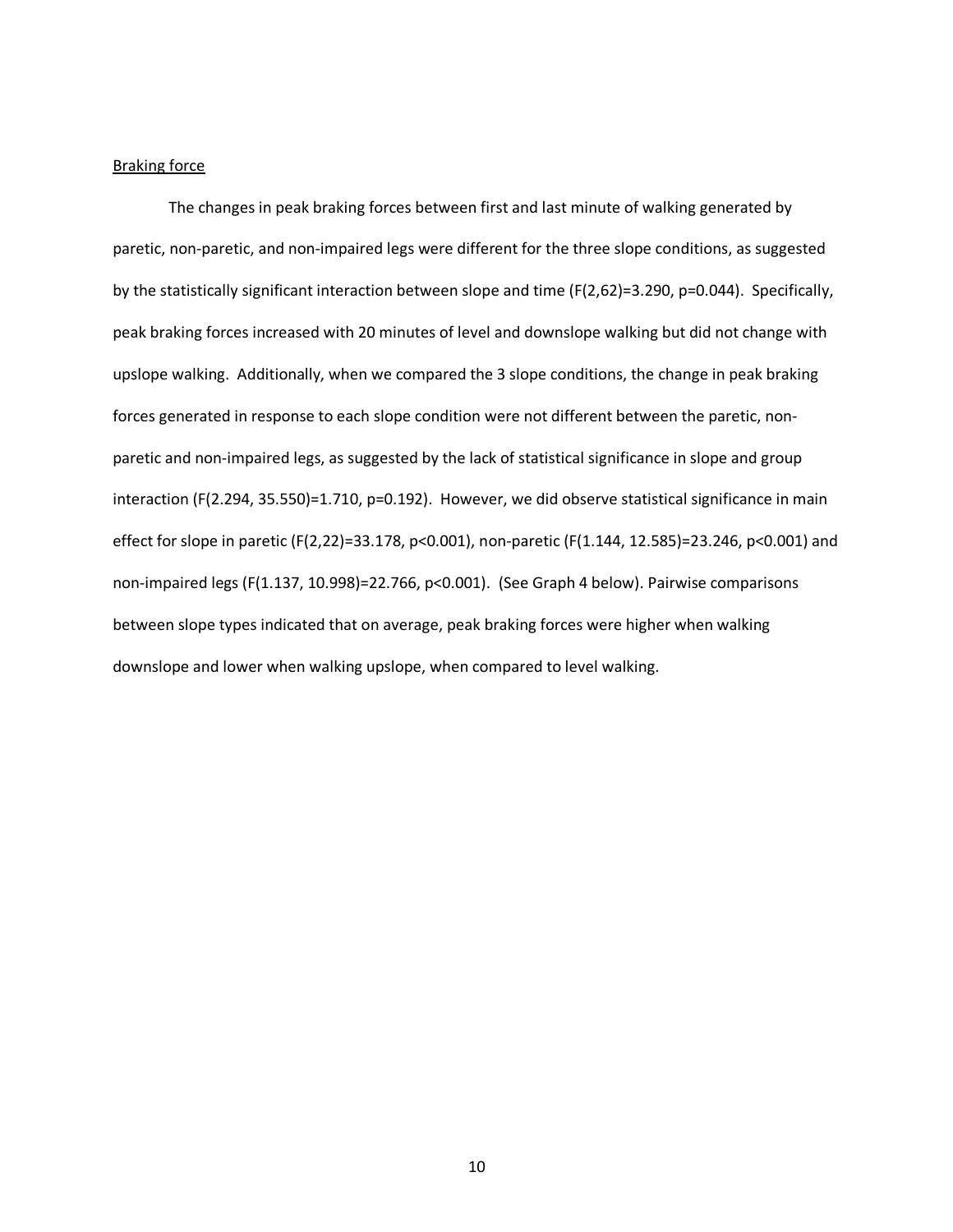#### Graph 4. Peak Braking Force



#### $H_{max}/M_{max}$

We observed an overall change in H<sub>max</sub>/M<sub>max</sub> ratio following 20 minutes of walking, and the change was different for post-stroke compared to control group, as suggested by the significant interaction between time and group (F(1,19)=16.84, p=0.001). Specifically, in individuals post-stroke, on average across all slope conditions, we observed no change in post walking H<sub>max</sub>/M<sub>max</sub> ratio (0.38±0.06) when compared to pre-walking  $H_{max}/M_{max}$  ratio (0.38±0.06) (p=0.766). In the control group, however, on average across all slope conditions, H<sub>max</sub>/M<sub>max</sub> ratio was lower immediately after treadmill walking (0.32 $\pm$ 0.06), compared with pre-walking  $H_{\text{max}}/M_{\text{max}}$  ratio (0.38 $\pm$ 0.06) (p=0.00). (See Graph 5 below). Furthermore, the effects of slope conditions were not stronger for one than for the other, as suggested by the lack of interaction between time and slope (F(2,38)=2.79, p=0.07).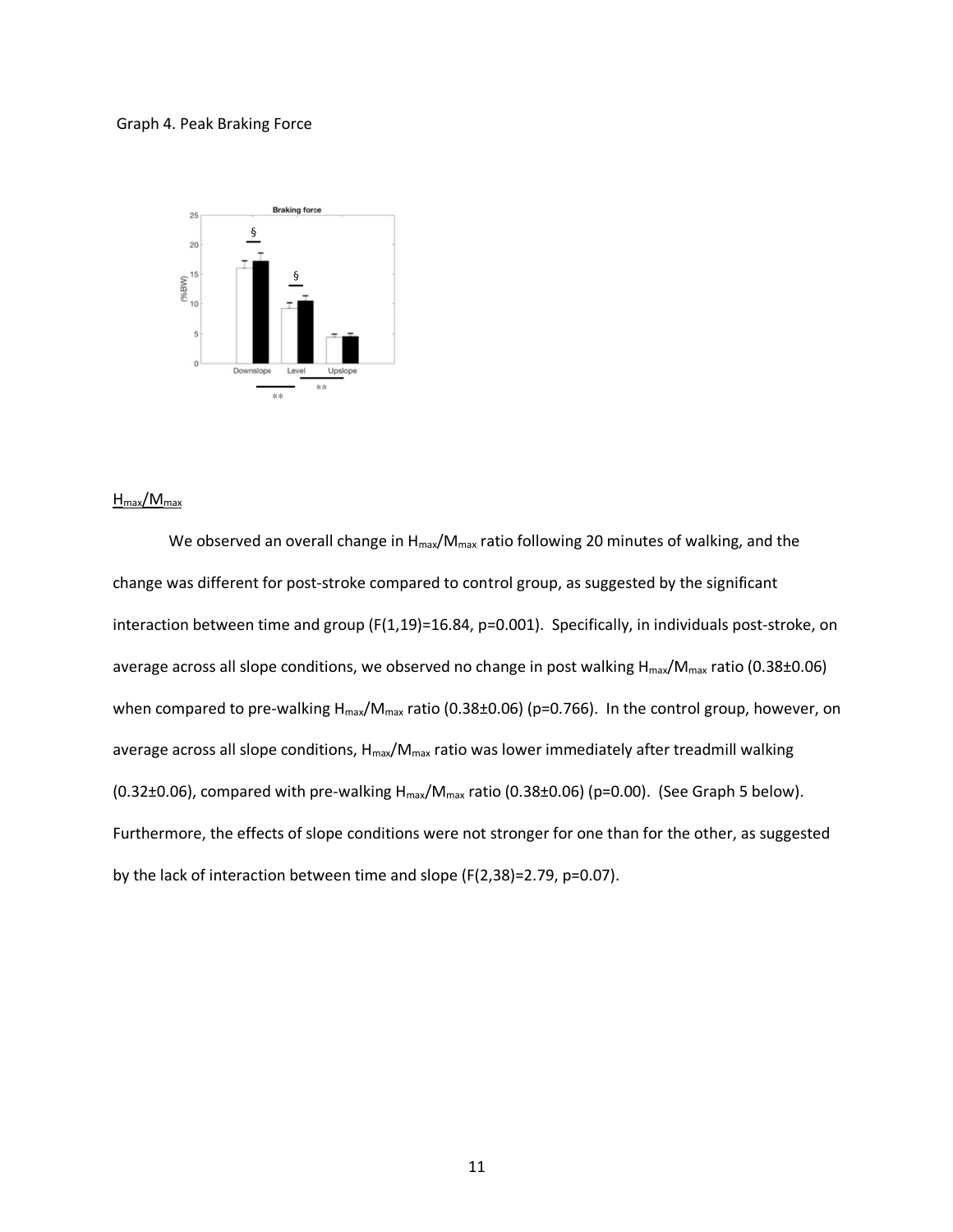

Graph 5. Change in  $H_{\text{max}}/M_{\text{max}}$  Over Time

#### **DISCUSSION**

This was the first study to examine the effects of sloped walking on excitability of the spinal reflex pathway and propulsive and braking forces in individuals post-stroke. The self-selected walking speeds for all three slope conditions were lower for individuals post-stroke than controls. Choosing to allow individuals to self-select treadmill speed allows the results to be interpreted for day to day activity. Forcing individuals to walk at an uncomfortable treadmill speed can cause a change in the Hreflex adaptation secondary to increased difficulty (Arnold et al., 2017).

Immediately following 20 minutes of walking, regardless of the slope condition, the H<sub>max</sub>/M<sub>max</sub> ratio was decreased in non-impaired individuals. These results are consistent with the post-activation depression phenomenon associated with H-reflex inhibition following activity (Masakado et al., 2005; Tahayori, Tahayori, & Koceja, 2015; Voigt & Sinkjaer, 1998). The post-stroke individuals had no significant change in the  $H_{\text{max}}/M_{\text{max}}$ . Other studies have shown downslope walking and level walking Hmax/Mmax ratios were depressed in non-impaired individuals, with the downslope being greater than the level (M. J. Sabatier et al., 2015; Thompson, Pomerantz, & Wolpaw, 2013). It has been hypothesized that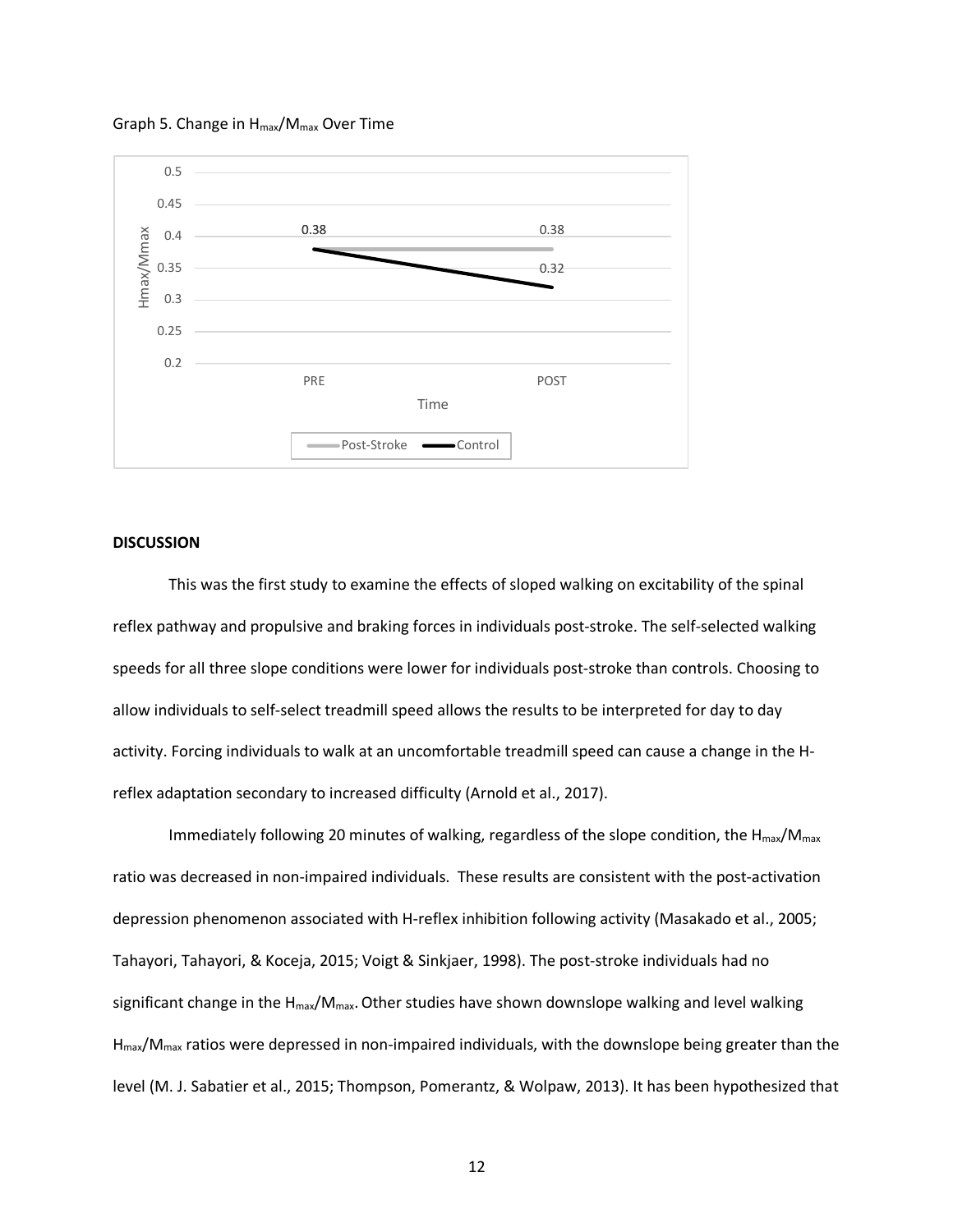the  $H_{\text{max}}/M_{\text{max}}$  ratio is reduced to a greater extent in downslope walking because eccentric control requires more motor complexity (M. J. Sabatier et al., 2015). Downslope walking requires predominantly eccentric control and with the stretch of the muscle during these contractions, there is an altered stretch related afferent feedback and increase in cortical mediated spinal inhibition (Arnold et al., 2017). These manifest as a trending reduction in spinal excitability in the non-impaired nervous system; however, no such trend was observed in the stroke-impaired nervous system suggesting impairment in this pathway. There has been evidence of a dose response for treadmill walking in nonimpaired individuals, with greater  $H_{max}/M_{max}$  soleus depression following increased walking time and increased percentage of decline (Arnold et al., 2017). No such dose response has been observed in stroke-impaired individuals, which may indicate that to achieve  $H_{\text{max}}/M_{\text{max}}$  depression in stroke-impaired individuals walking time and percentage decline may need to be altered.

Following upslope walking, we observed trending lower  $H_{\text{max}}/M_{\text{max}}$  ratios in non-impaired individuals, but a trending increase in the  $H_{\text{max}}/M_{\text{max}}$  ratios in the paretic legs of individuals post-stroke. Upslope walking is unique in that it is associated with more motor unit recruitment than level or downslope (Franz & Kram, 2012; A. N. Lay, Hass, Richard Nichols, & Gregor, 2007) and requires greater force-related feedback compared to level or downslope walking (A.N. Lay et al., 2006). This may suggest that the more challenging upslope condition, with more motor unit recruitment required, does not allow the paretic soles H-reflex to adapt short-term.

Similar to results seen in previous research, after an acute bout of level walking, non-impaired individuals had a trending decrease in  $H_{max}/M_{max}$  ratios (M. J. Sabatier et al., 2015; Thompson et al., 2013). Additionally, stroke-impaired individuals had a trending decrease from pre to post  $H_{max}/M_{max}$ ratios. Based off of our relatively high lower extremity Fugl-Meyer scores, the post-stroke individuals in our study were higher functioning. With the relatively simple level walking, higher functioning post-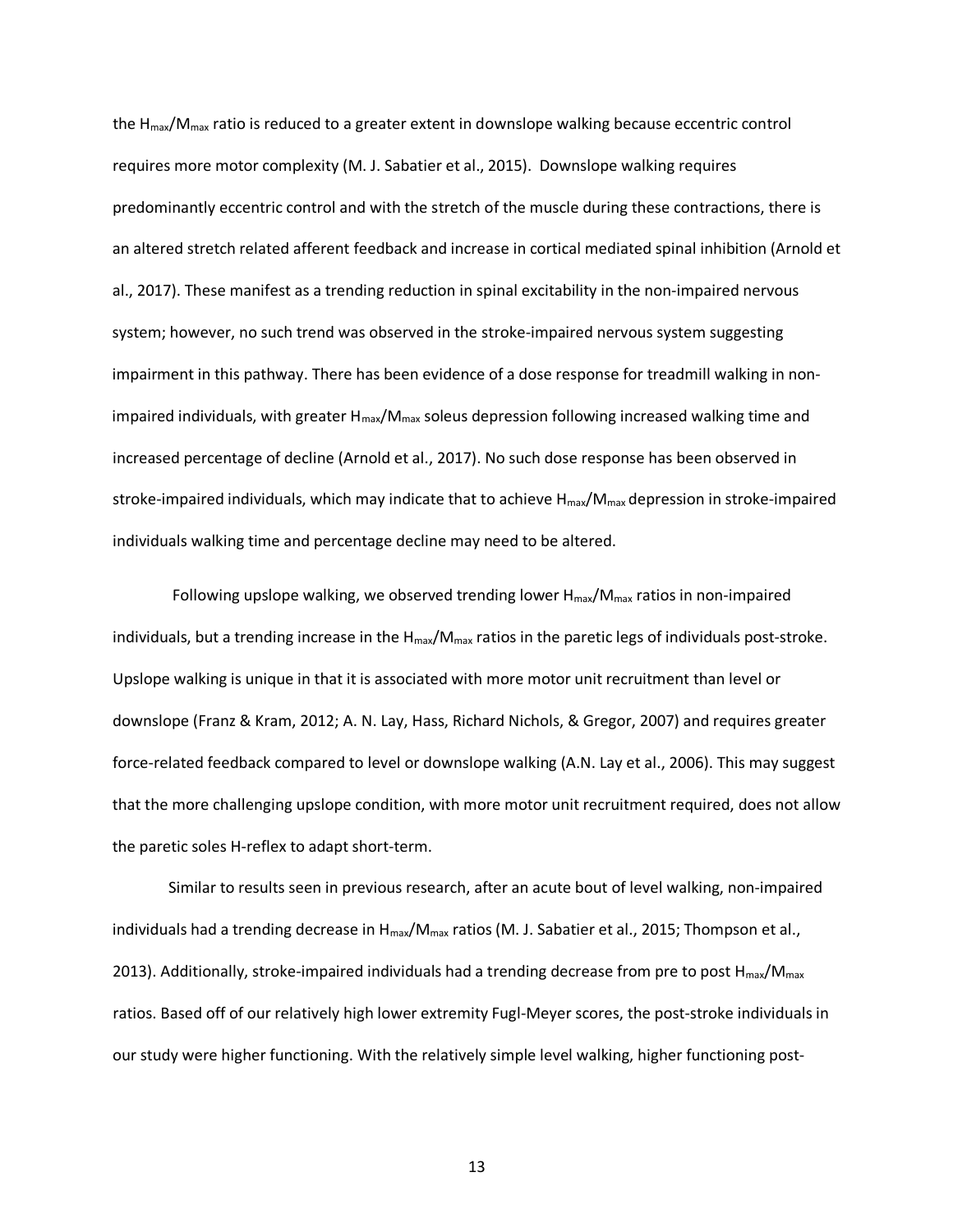stroke individuals were able to exhibit a similar trend to non-impaired individuals, suggesting appropriate soleus H-reflex adaptation in this condition.

When comparing the paretic peak propulsion forces, we observed that the propulsion forces were lower during level walking compared to the upslope, and level walking was greater compared to the down-slope condition. This pattern corresponds to the pattern seen in non-impaired individuals (A.N. Lay et al., 2006) and demonstrates that a short-term adaptive paradigm of force modulation is possible in people post-stroke with altered walking conditions. In non-impaired individuals, it has been shown that propulsive forces increase with upslope walking compared to level walking largely because it takes greater effort to propel the COM forward (Damavandi, Dixon, & Pearsall, 2012). Propulsive forces are reduced in individuals with hemiparesis, and propulsive forces from the paretic leg have been shown to be affected by the severity of paresis, such that those with more severe paresis have less propulsion than those with less severe paresis (Bowden et al., 2006). Peak force has been found to increase in the first metatarsal and hallux regions relating to increase power production stemming from gastrocnemius to propel the body forward in an upslope condition gradient of +8.5% (Grampp, Willson, & Kernozek, 2000)**.** Because of the effect of paresis on propulsive forces and the biomechanical differences in sloped walking, it can be concluded that paretic legs have overall decreased propulsive forces, and the pattern of propulsion is similar to that seen in non-impaired individuals for level, upslope, and downslope walking tasks; thus, demonstrating that individuals with post-stroke hemiparesis still maintain the appropriate propulsive force modulation pattern for sloped walking.

For the paretic peak braking forces, despite slower self-selected walking speeds, we observed inappropriately higher peak braking forces during all three sloped conditions. Individuals post-stroke did not exhibit the same motor control pattern with braking forces for sloped walking tasks as non-impaired individuals, and as seen in previous studies (A.N. Lay et al., 2006). The force pattern may be altered in individuals post-stroke due to altered muscle activation during ambulation. An increase in lower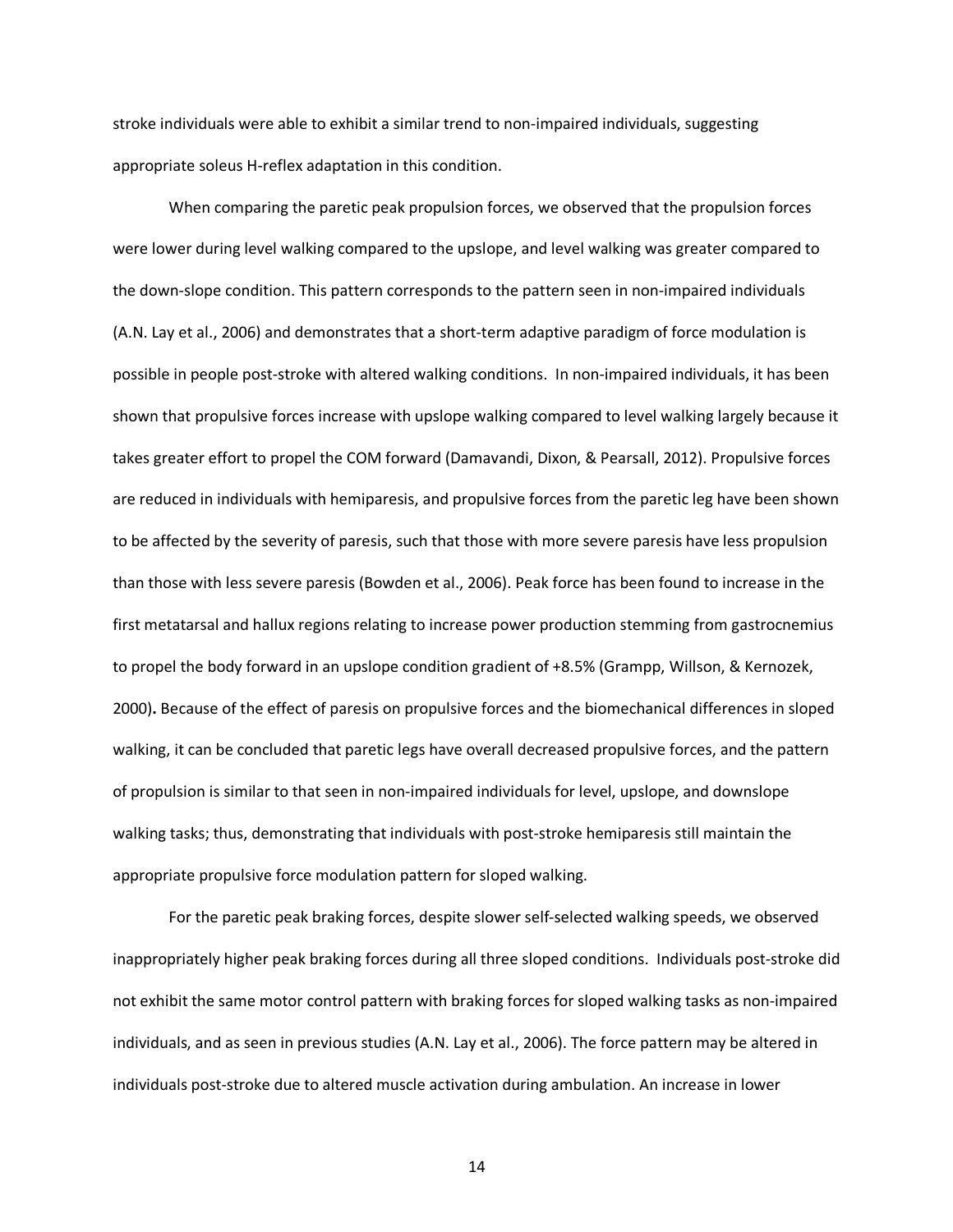extremity muscle activation of the non-affected lower extremity has been associated with reduced motor ability of the plantarflexor moment and dynamic ankle strength of the affected limb (Rosa, Marques, Demain, & Metcalf, 2014). In the acute stage post-stroke, foot drop is common secondary to dorsiflexor weakness, which further limits the ability of the dorsiflexors to contribute to walking stability required in community environments, such as on slopes and ramps. The dorsiflexor strength increases with recovery and muscle co-contraction of the Tibialis anterior and Gastrocnemius complex increases ankle stability in order to allow safe community ambulation (Rosa et al., 2014). This co-contraction in individuals post-stroke may represent the cause of the increased breaking forces throughout all slopes. Although individuals post-stroke were able to demonstrate appropriate propulsive force modulation with varying slope tasks, this motor control was not seen with braking forces.

For propulsive and braking forces, we found a significant difference for conditions such that there were decreased propulsive and braking forces in level versus upslope and increased propulsive and braking forces in level versus downslope with upslope walking having greatest propulsive and braking forces. There was also no significant change with time, such that the first minute (T1) and the twentieth minute (T20) were not significantly different from one another in terms of propulsive forces on both the paretic and non-impaired limbs. Previous literature has studied joint mechanics while walking upslope and downslope such that hip, knee and ankle extensors are favored during upslope walking and knee extensors are favored during downslope (Franz & Kram, 2012). This can be due to the variability in the center of pressure (COP) distribution in the anterior to posterior direction when performing sloped walking (Franz & Kram, 2012). A possible explanation in our study is that individuals post-stroke may have not been able to control their COP distribution contributing to their lack of dorsiflexion control to braking forces during downslope walking. Another previous study performed on subjects with spinal cord injuries (SCI) looked into gait speed and propulsive forces (Desrosiers, Duclos, & Nadeau, 2014). Their research study found that decreased gait speed contributed to decreased power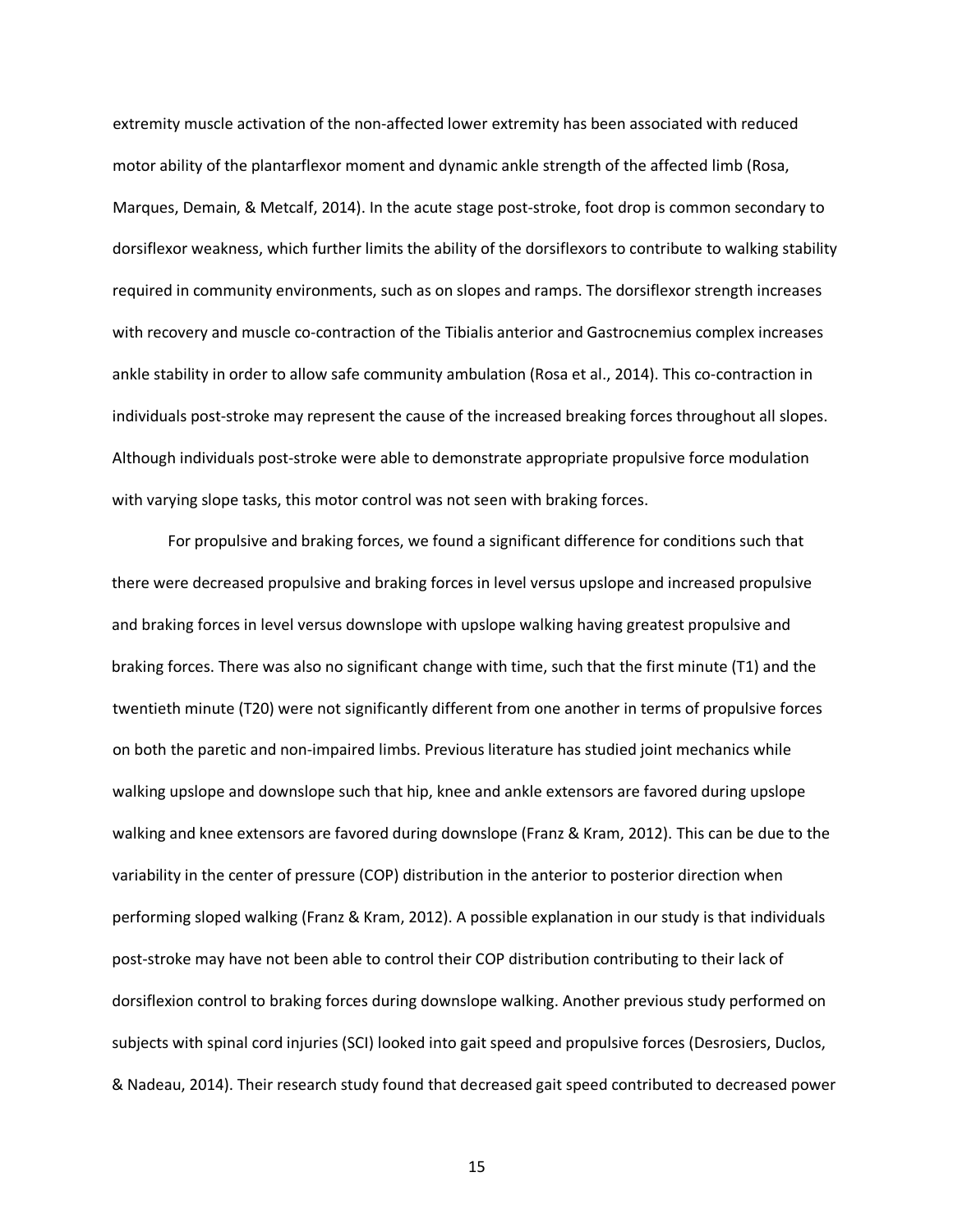in hip, knee and ankle joints. This is consistent with our results in that individuals post-stroke showed decreased gait speeds in all three walking conditions. However, when matched similar speeds between non-impaired and SCI group, hip and knee power was found to be equal with ankle power still decreased in the SCI group indicating that speed has no effect on power distribution when referring to the ankle joint (Desrosiers et al., 2014). This may correlate to our study due to our stroke impaired group not having the necessary eccentric strength in the plantar flexors to increase braking forces when ambulating downhill.

When comparing slope conditions in the non-impaired group there was no significant difference in braking forces found between downslope and level walking indicating that a non-impaired nervous system negotiates both conditions similarly in terms of braking forces. In both the non-paretic and paretic groups, we found a difference between downslope and level walking indicating that a change in slope or terrain during ambulation requires increased modulation and altering braking forces to perform the activity. Previous literature has shown that slope gradient plays a factor in the amount of loading in either the forefoot or hindfoot during treadmill waking in a non-impaired population (Grampp et al., 2000). Their research showed that with downhill gradients, peak forces in the heel region were found to increase at a –15% grade with decreases in the metatarsal region (Grampp et al., 2000). Our research study conducted a 5% grade in each direction, which agrees with Grampp's findings such that the gradient amount walking downhill was not enough to make an effect in force distribution throughout the foot with non-impaired individuals.

Paretic legs generated high propulsive forces during upslope walking with comparable propulsive forces when comparing downslope to level walking. Non-paretic and non-impaired legs generated higher peak propulsive forces during upslope walking and lower peak propulsion during downslope when compared to level walking. The trend of these three groups were similar in peak propulsive forces being highest in upslope walking. This can be comparable to previous literature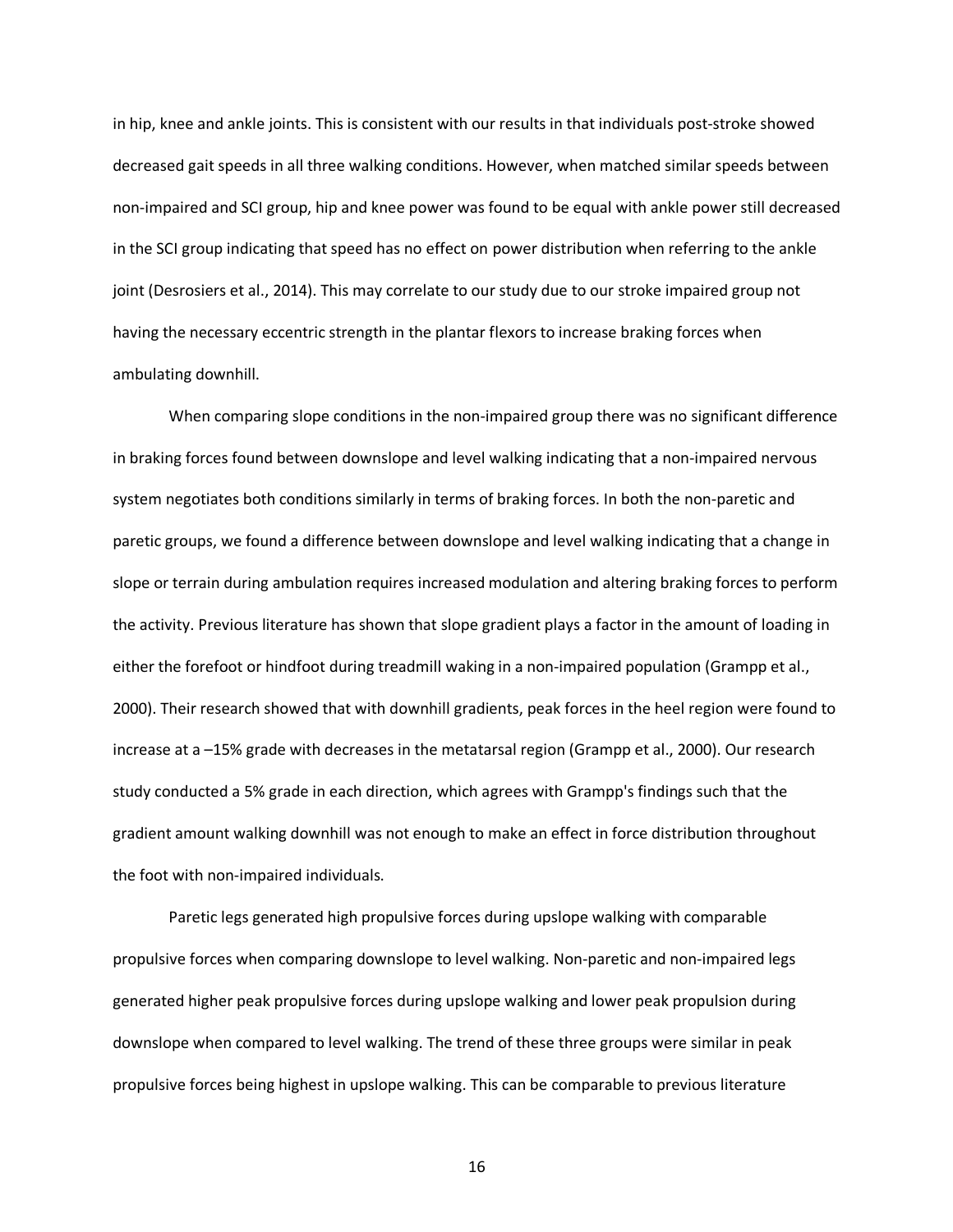showing an increased COP in the metatarsal heads during upslope walking (Franz & Kram, 2012; Grampp et al., 2000). This can lead to an increased activation of the plantar flexors used to propel the subject and advance the swing limb upward during upslope walking. Despite previous literature using a 15% grade in upslope or downslope ambulation, our trend was similar in this research study while using a 5% grade.

Peak braking forces increased following 20 minutes of level and downslope walking only. This means that paretic, non-paretic and non-impaired groups were examined under the three slope conditions due to not peak brake effect. This shows that non-paretic, paretic and non-impaired limbs all trended towards utilizing peak braking forces when walking downslope and lower during upslope when compared to level walking. A decreased grade on the treadmill at 5% vs other previous research studies at 15% (M. J. Sabatier et al., 2015) could have possibly skewed these results. Having an increased grade during downslope walking may have been enough to have a significant effect between groups by having their COP's shifted (Grampp et al., 2000) and therefor affecting braking force values.

#### **CONCLUSION**

The purpose of our study was to examine the adaptation in foot force control and the soleus Hreflex excitability following an acute bout of upslope or downslope treadmill walking in individuals poststroke compared to non-impaired individuals. Our observations suggest that when the biomechanics of the walking task is altered, through adjusting the slope of the walking surface, paretic legs exhibit increased propulsion forces during upslope walking. Paretic propulsive forces were greatest in the upslope condition and lowest in the downslope condition. Regardless of group, individuals had greatest braking forces during the downslope condition and lowest during the upslope condition. Our results have repeated what other studies have found regarding GRFs except for paretic propulsion forces. We believe, based on current studies, that increased paretic propulsion forces in the upslope condition may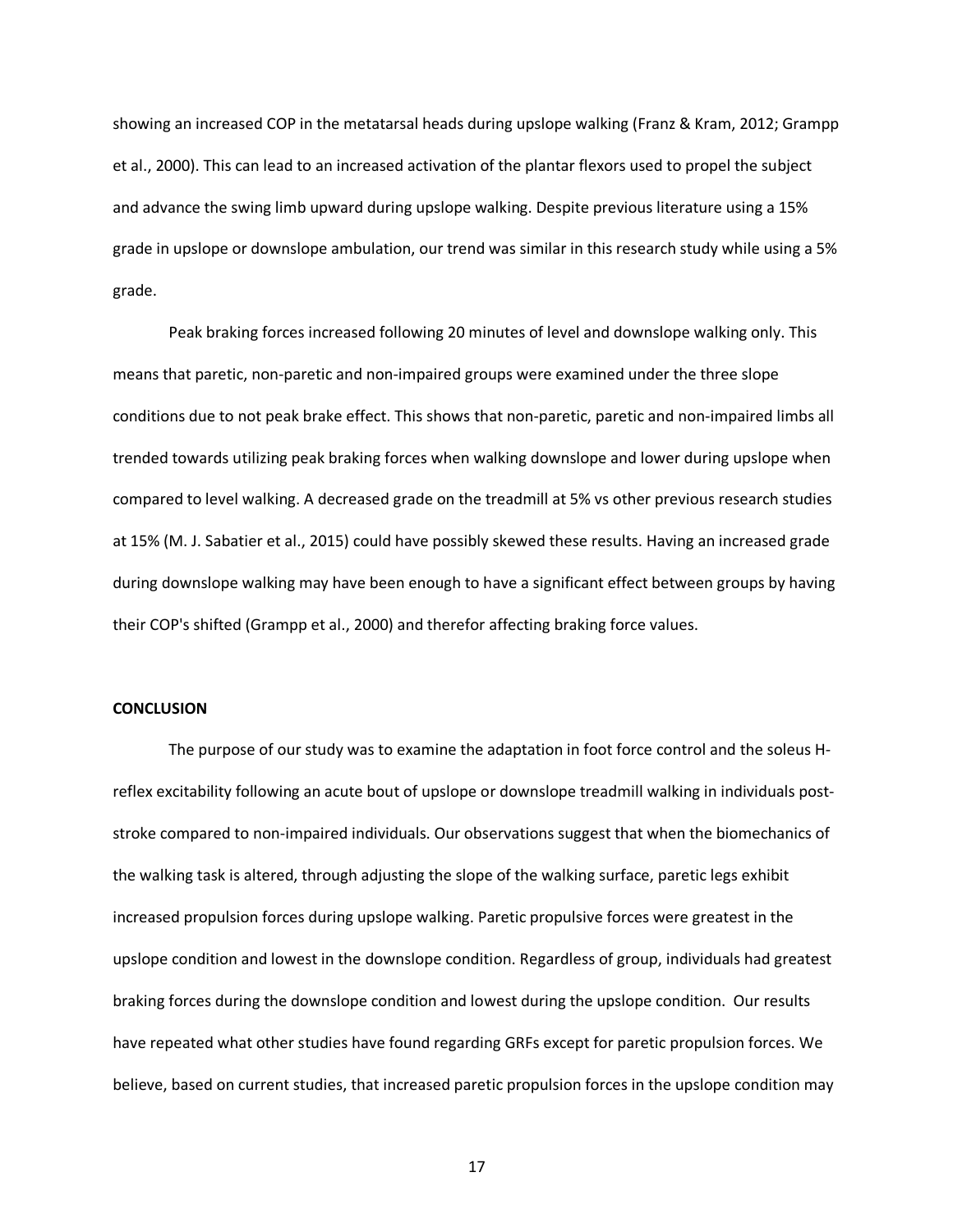be due to the increased difficulty of the environmental condition. In the level condition, spinal circuits in the stroke-impaired nervous system are trending towards adaptations similar to the non-impaired nervous system, such that the  $H_{max}/M_{max}$  ratios were depressed. However, in the more challenging upslope condition, adaptations of the paretic soleus H-reflexes were impaired such that the H $_{max}/M_{max}$ ratios were trending towards elevated. Future studies will examine the optimal walking duration and degree of slope to induce neural adaptations, as well as determine any long-term retention of plasticity.

#### **REFERENCES**

- Alibiglou, L., & Brown, D. A. (2011). Impaired muscle phasing systematically adapts to varied relative angular relationships during locomotion in people poststroke. *J Neurophysiol, 105*(4), 1660- 1670. doi:10.1152/jn.00290.2010
- Alwan, B. M. (2014). The Monosynaptic H-reflex Excitability in Post-Stroke Patients. *Fac Med Baghdad, 56*(2), 225-228.
- Arnold, E., Farmer, B., Keightley, M., Lee, D., Rigel, T., Hoque, M., & Sabatier, M. J. (2017). Walking duration and slope steepness determine the effect of downslope walking on the soleus H-reflex pathway. *Neurosci Lett, 639*, 18-24. doi:10.1016/j.neulet.2016.12.048
- Benjamin, E. J., Blaha, M. J., Chiuve, S. E., Cushman, M., Das, S. R., Deo, R., . . . Stroke Statistics, S. (2017). Heart Disease and Stroke Statistics-2017 Update: A Report From the American Heart Association. *Circulation, 135*(10), e146-e603. doi:10.1161/CIR.0000000000000485
- Bowden, M. G., Balasubramanian, C. K., Neptune, R. R., & Kautz, S. A. (2006). Anterior-posterior ground reaction forces as a measure of paretic leg contribution in hemiparetic walking. *Stroke, 37*(3), 872-876. doi:10.1161/01.STR.0000204063.75779.8d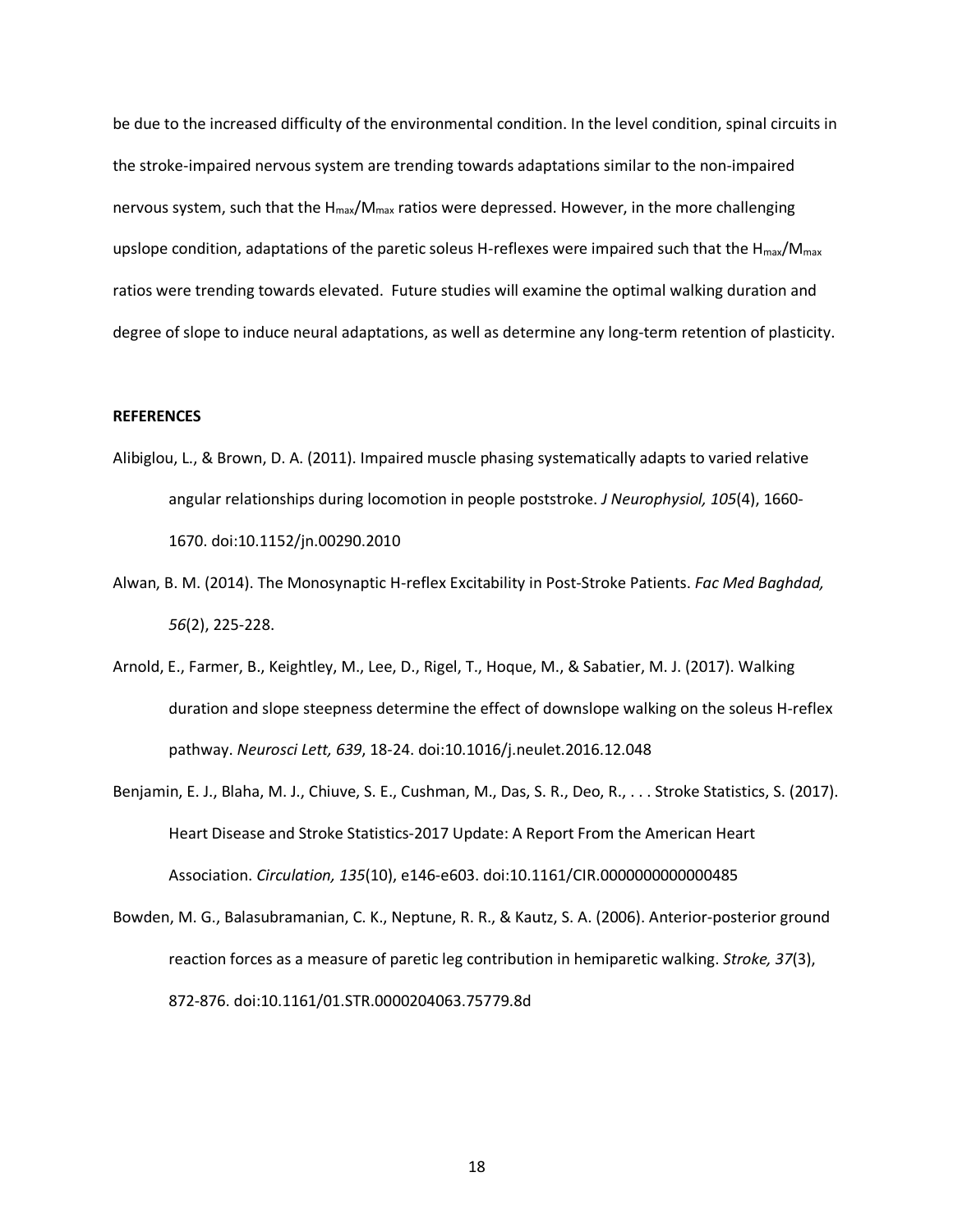- Carda, S., Invernizzi, M., Baricich, A., Cognolato, G., & Cisari, C. (2013). Does altering inclination alter effectiveness of treadmill training for gait impairment after stroke? A randomized controlled trial. *Clin Rehabil, 27*(10), 932-938. doi:10.1177/0269215513485592
- Damavandi, M., Dixon, P. C., & Pearsall, D. J. (2012). Ground reaction force adaptations during crossslope walking and running. *Hum Mov Sci, 31*(1), 182-189. doi:10.1016/j.humov.2011.06.004

Desrosiers, E., Duclos, C., & Nadeau, S. (2014). Gait adaptation during walking on an inclined pathway following spinal cord injury. *Clin Biomech (Bristol, Avon), 29*(5), 500-505. doi:10.1016/j.clinbiomech.2014.04.004

- Fang, Y., Siemionow, V., Sahgal, V., Xiong, F., & Yue, G. H. (2001). Greater movement-related cortical potential during human eccentric versus concentric muscle contractions. *J Neurophysiol, 86*(4), 1764-1772. doi:10.1152/jn.2001.86.4.1764
- Franz, J. R., & Kram, R. (2012). The effects of grade and speed on leg muscle activations during walking. *Gait Posture, 35*(1), 143-147. doi:10.1016/j.gaitpost.2011.08.025
- Garnier, Y. M., Lepers, R., Stapley, P. J., Papaxanthis, C., & Paizis, C. (2017). Changes in cortico-spinal excitability following uphill versus downhill treadmill exercise. *Behav Brain Res, 317*, 242-250. doi:10.1016/j.bbr.2016.09.051
- Grampp, J., Willson, J., & Kernozek, T. (2000). The plantar loading variations to uphill and downhill gradients during treadmill walking. *Foot Ankle Int, 21*(3), 227-231. doi:10.1177/107110070002100308
- Lay, A. N., Hass, C. J., & Gregor, R. J. (2006). The effects of sloped surfaces on locomotion: a kinematic and kinetic analysis. *J Biomech, 39*(9), 1621-1628. doi:10.1016/j.jbiomech.2005.05.005
- Lay, A. N., Hass, C. J., Richard Nichols, T., & Gregor, R. J. (2007). The effects of sloped surfaces on locomotion: an electromyographic analysis. *J Biomech, 40*(6), 1276-1285. doi:10.1016/j.jbiomech.2006.05.023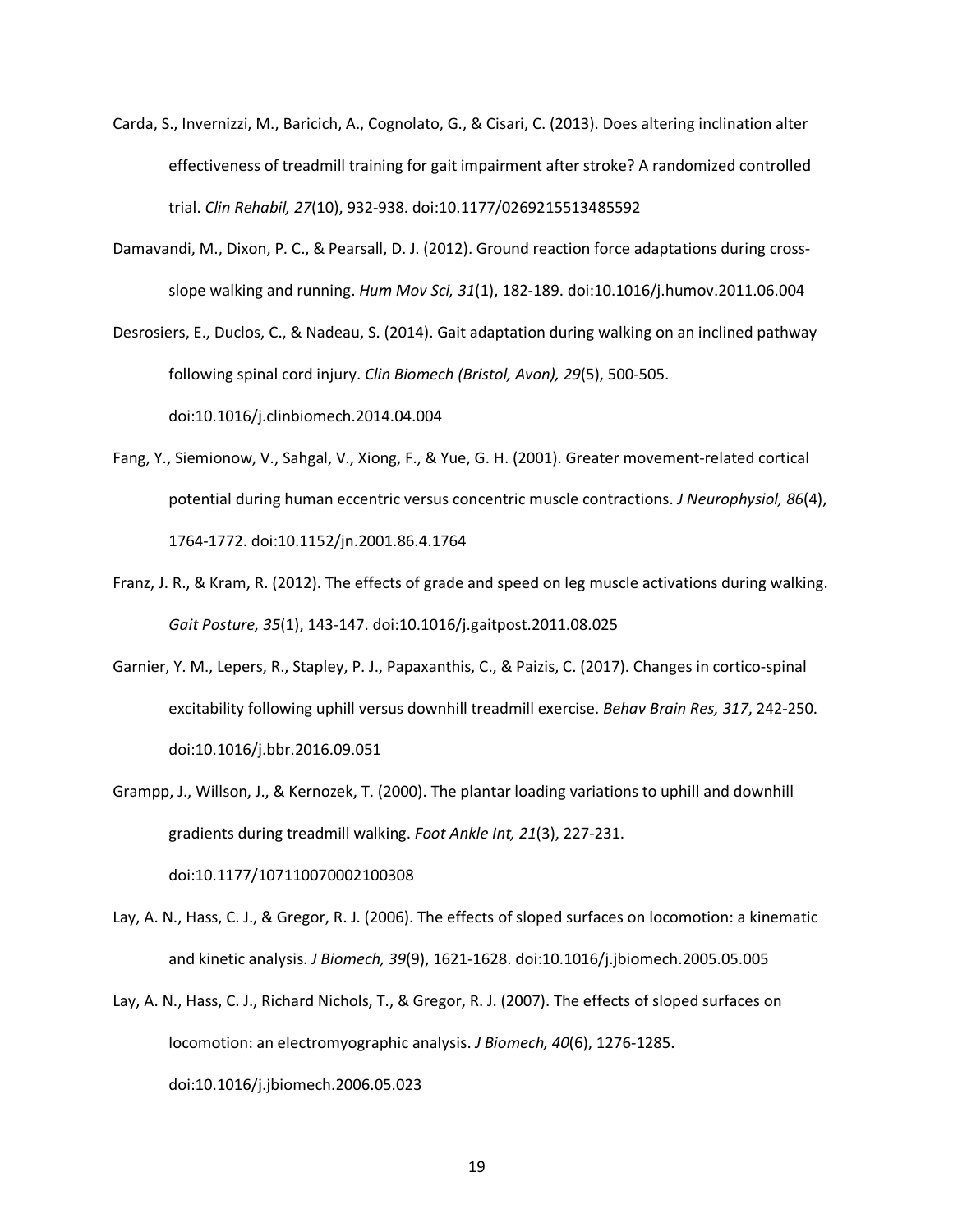- Masakado, Y., Kagamihara, Y., Takahashi, O., Akaboshi, K., Muraoka, Y., & Ushiba, J. (2005). Postactivation depression of the soleus H-reflex in stroke patients. *Electromyogr Clin Neurophysiol, 45*(2), 115-122.
- Mochizuki, G., Hoque, T., Mraz, R., Macintosh, B. J., Graham, S. J., Black, S. E., . . . McIlroy, W. E. (2009). Challenging the brain: Exploring the link between effort and cortical activation. *Brain Res, 1301*, 9-19. doi:10.1016/j.brainres.2009.09.005
- Mozaffarian, D., Benjamin, E. J., Go, A. S., Arnett, D. K., Blaha, M. J., Cushman, M., . . . Stroke Statistics, S. (2015). Heart disease and stroke statistics--2015 update: a report from the American Heart Association. *Circulation, 131*(4), e29-322. doi:10.1161/CIR.0000000000000152
- Navalta, J. W., Sedlock, D. A., & Park, K. S. (2004). Physiological Responses to Downhill Walking in Older and Younger Individuals. *Journal of The American Society of Exercise Physiologists (ASEP), 7*(6), 45-51.
- Olney, S. J., & Richards, C. (1996). Hemiparetic Gait Following Stroke. Part I: Characteristics. *Gait Posture, 4*, 136-148.
- Palmieri, R. M., Ingersoll, C. D., & Hoffman, M. A. (2004). The Hoffmann Reflex: Methodologic Considerations and Applications for Use in Sports Medicine and Athletic Training Research. *Journal of Athletic Training, 39*(3), 268-277.
- Paul, S., Bhattacharyya, D., Chatterjee, T., & Majumdar, D. (2016). Effect of uphill walking with varying grade and speed during load carriage on muscle activity. *Ergonomics, 59*(4), 514-525. doi:10.1080/00140139.2015.1073792
- Rosa, M. C., Marques, A., Demain, S., & Metcalf, C. D. (2014). Lower limb co-contraction during walking in subjects with stroke: A systematic review. *J Electromyogr Kinesiol, 24*(1), 1-10. doi:10.1016/j.jelekin.2013.10.016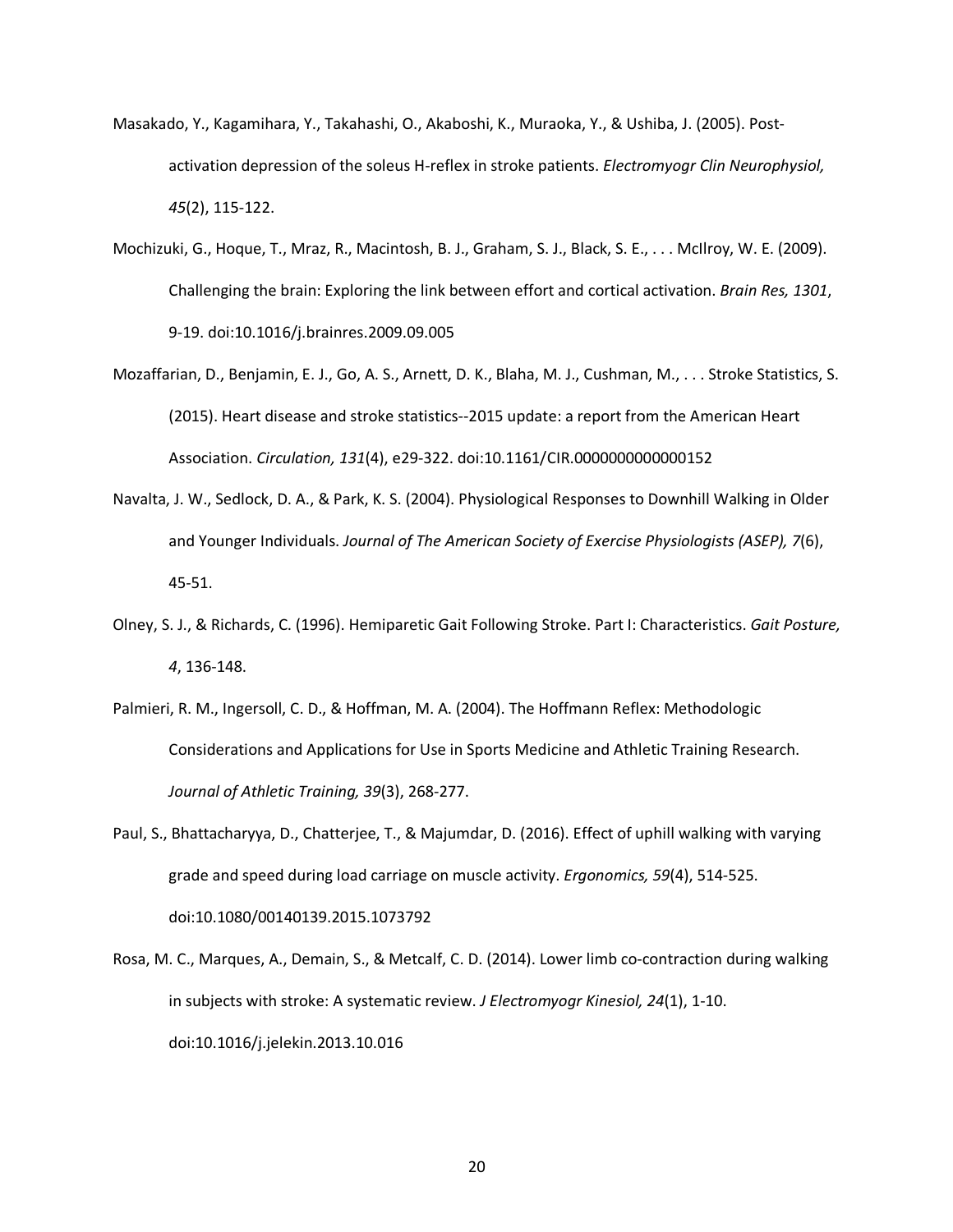- Sabatier, M. J., Wedewer, W., Barton, B., Henderson, E., Murphy, J. T., & Ou, K. (2015). Slope Walking Causes Short-Term Changes in Soleus H-Reflex Excitability. *Physiological Reports, 3*(3). doi:10.14814/phy2.12308
- Sabatier, M. J., Wedewer, W., Barton, B., Henderson, E., Murphy, J. T., & Ou, K. (2015). Slope walking causes short-term changes in soleus H-reflex excitability. *Physiol Rep, 3*(3). doi:10.14814/phy2.12308
- Schindler-Ivens, S., Brown, D. A., Lewis, G. N., Nielsen, J. B., Ondishko, K. L., & Wieser, J. (2008). Soleus H-Reflex Excitability During Pedaling Post-Stroke. *Exp Brain Res, 188*(3), 465-474. doi:10.1007/s00221-008-1373-1
- Solomon, N. A., Glick, H. A., Russo, C. J., Lee, J., & Schulman, K. A. (1994). Patient Preferences for Stroke Outcomes. *Stroke, 25*(9), 1721-1725.
- Tahayori, B., Tahayori, B., & Koceja, D. (2015). Characteristics of preceding Ia activity on postactivation depression in health and disease. *J Neurophysiol, 113*(10), 3751-3758. doi:10.1152/jn.00132.2015
- Teixeira-Salmela, L. F., Nadeau, S., McBride, I., & Olney, S. J. (2001). Effects of muscle strengthening and physical conditioning training on temporal, kinematic and kinetic variables during gait in chronic stroke survivors. *J Rehabil Med, 33*(2), 53-60.
- Thompson, A. K., Pomerantz, F. R., & Wolpaw, J. R. (2013). Operant conditioning of a spinal reflex can improve locomotion after spinal cord injury in humans. *J Neurosci, 33*(6), 2365-2375. doi:10.1523/JNEUROSCI.3968-12.2013
- Turns, L. J., Neptune, R. R., & Kautz, S. A. (2007). Relationships Between Muscle Activity and Anteroposterior Ground Reaction Forces in Hemiparetic Walking. *Archives of Physical Medicine and Rehabilitation, 88*(9), 1127-1135. doi:10.1016/j.apmr.2007.05.027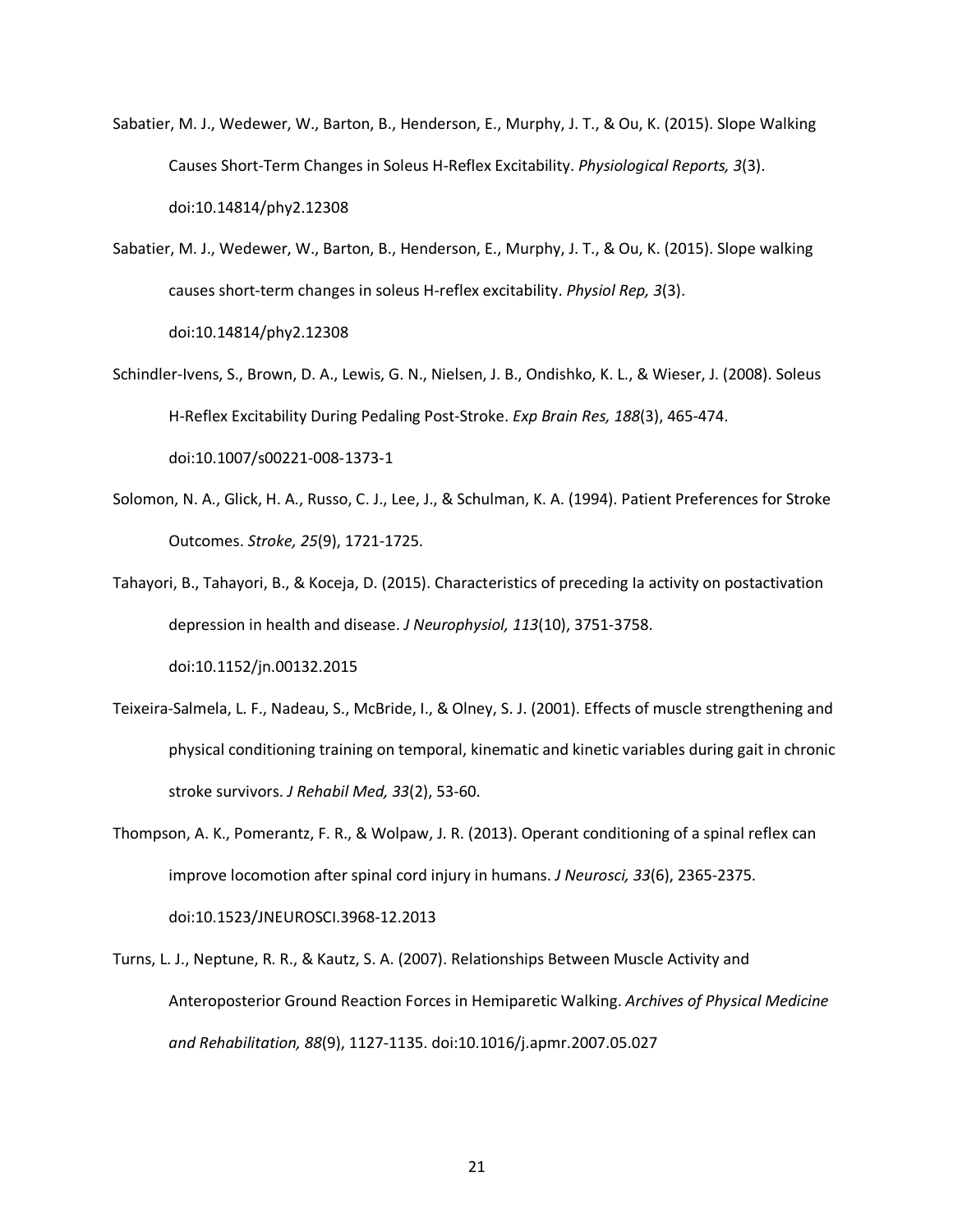- Voigt, M., & Sinkjaer, T. (1998). The H-reflex in the passive human soleus muscle is modulated faster than predicted from post-activation depression. *Brain Res, 783*(2), 332-346.
- Wang, W., Li, K., Yue, S., Yin, C., & Wei, N. (2017). Associations between lower-limb muscle activation and knee flexion in post-stroke individuals: A study on the stance-to-swing phases of gait. *PLoS One, 12*(9), e0183865. doi:10.1371/journal.pone.0183865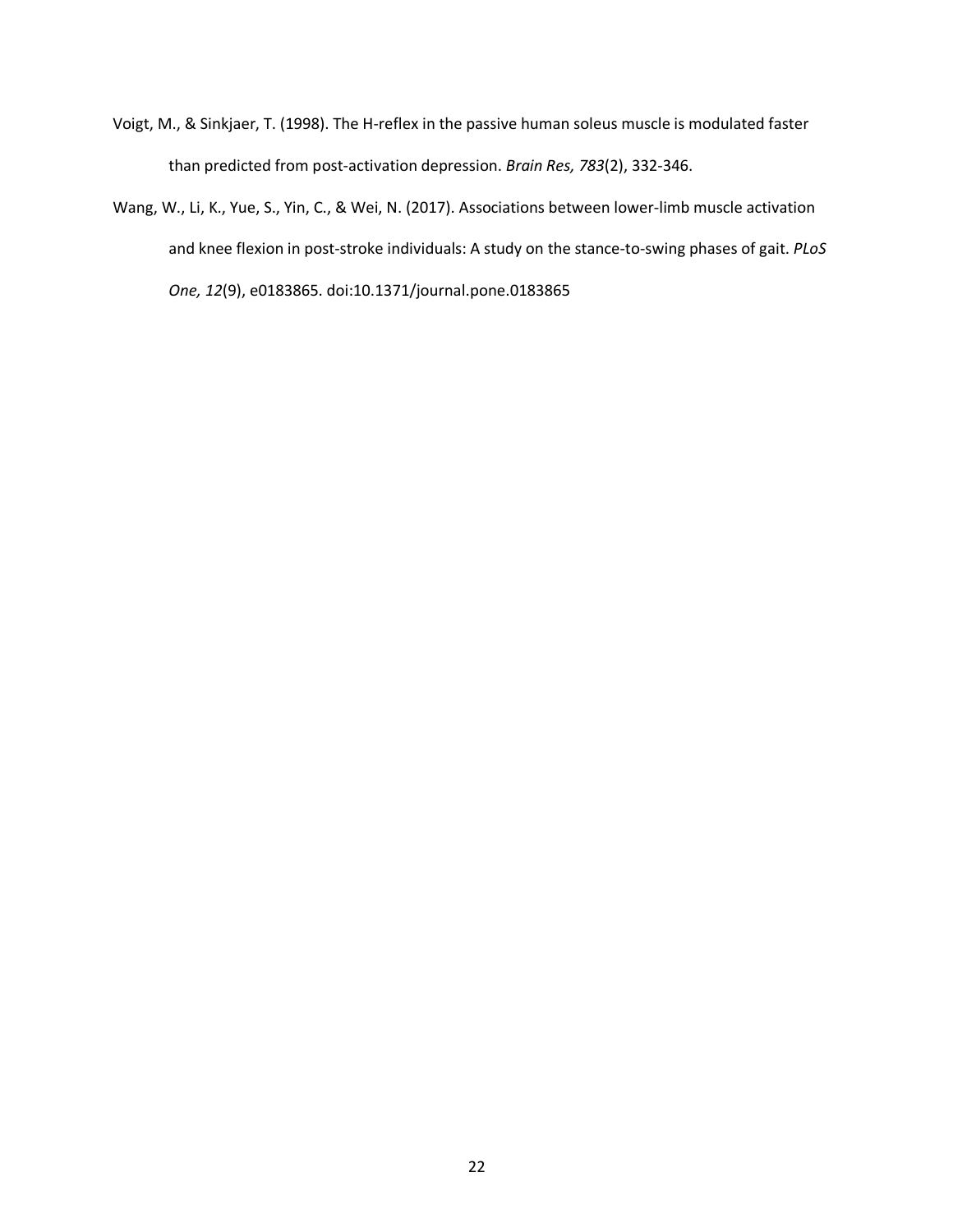#### **CURRICULUM VITAE**

Eric Akoopie, SPT

Department of Physical Therapy University of Nevada, Las Vegas Email Address: Eakoopie1216@gmail.com

Education

University of Nevada, Las Vegas B.S., Kinesiology, May 2015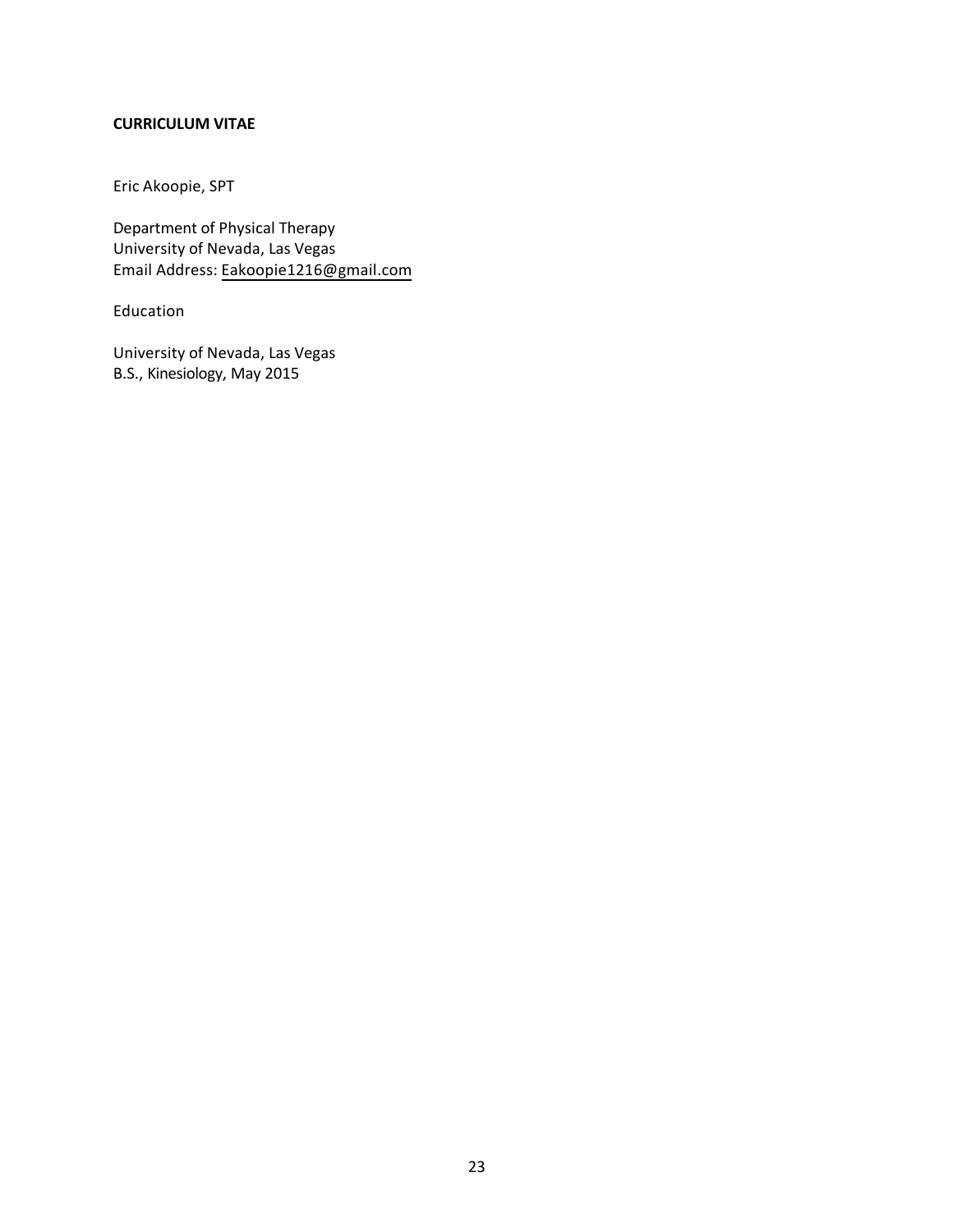Brooke Conway Kleven, SPT

Department of Physical Therapy University of Nevada, Las Vegas Email Address: brookec@conwayco.com

Education

University of San Francisco B.S., Exercise and Sports Science, May 2011